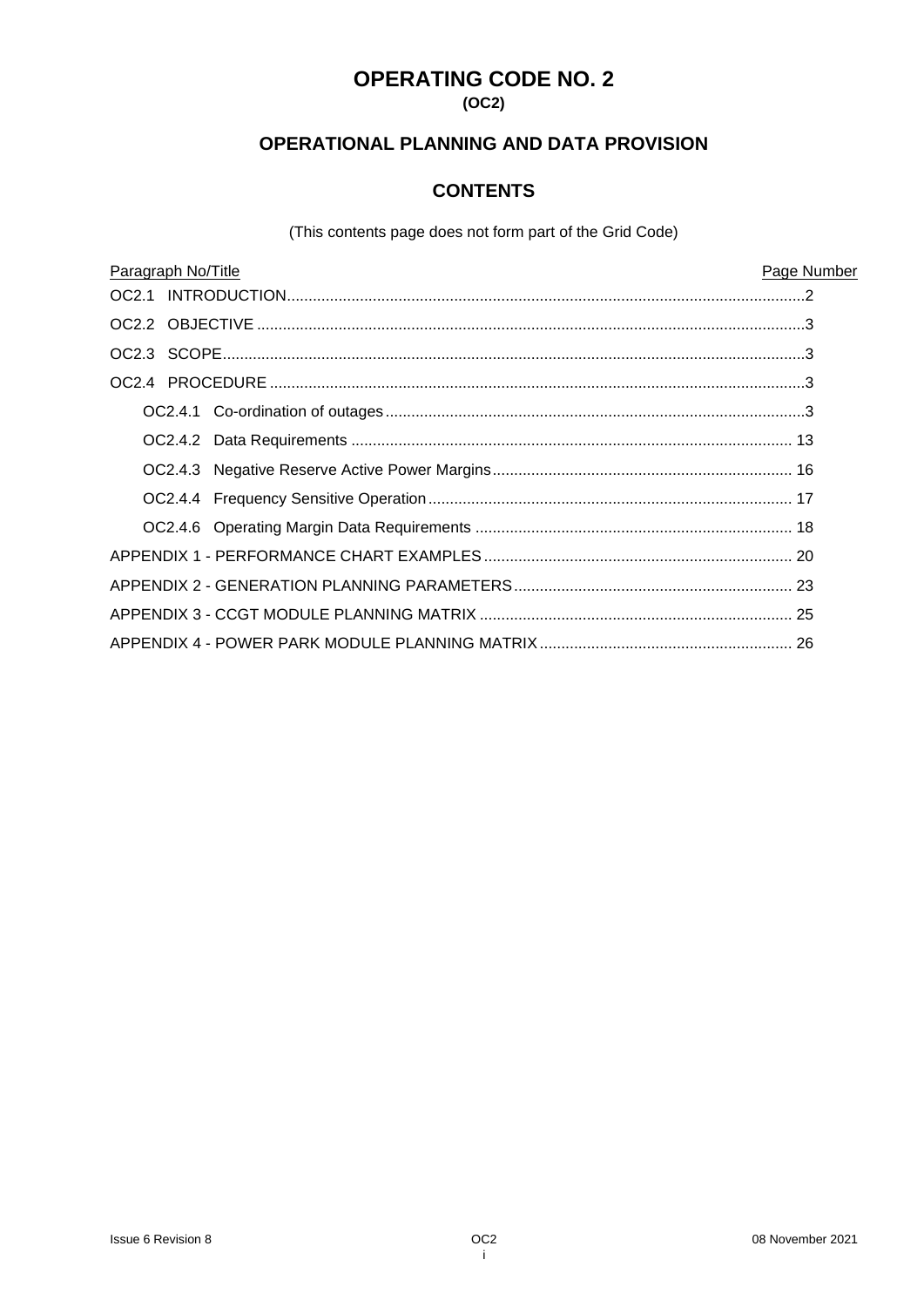#### OC2.1 INTRODUCTION

- OC2.1.1 **Operating Code No. 2** ("**OC2**") is concerned with:
	- (a) the co-ordination of the release of **Power Generating Modules** (including **DC Connected Power Park Modules**), **Synchronous Generating Units** and **Power Park Modules**, **External Interconnections**, the **National Electricity Transmission System** and **Network Operators' Systems** for construction, repair and maintenance;
	- (b) provision by **The Company** of the **Surplus** for the **National Electricity Transmission System**;
	- (c) the provision by **Generators** of **Generation Planning Parameters** for **Gensets**, including **Synchronous Power Generating Module Planning Matrices**, **CCGT Module Planning Matrices** and **Power Park Module Planning Matrices**, to **The Company** for planning purposes only; and
	- (d) the agreement for release of **Existing Gas Cooled Reactor Plant** for outages in certain circumstances.
- 
- OC2.1.2 (a) **Operational Planning** involves planning, through various timescales, the matching of generation output with forecast **National Electricity Transmission System Demand** together with a reserve of generation to provide a margin, taking into account outages of certain **Power Generating Modules** (including **DC Connected Power Park Modules**), **Generating Units**, **Power Park Modules**, **External Interconnections**, **HVDC Systems** and **DC Converters**, and of parts of the **National Electricity Transmission System** and of parts of **Network Operators' Systems** which is carried out to achieve, so far as possible, the standards of security set out in **The Company's Transmission Licence**, each **Relevant Transmission Licensee's Transmission Licence** or **Electricity Distribution Licence** as the case may be.
	- (b) In general terms, there is an "envelope of opportunity" for the release of **Power Generating Modules** (including **DC Connected Power Park Modules**), **Synchronous Generating Units**, **Power Park Modules** and **External Interconnections**, and for the release of parts of the **National Electricity Transmission System** and parts of the **Network Operator's User Systems** for outages. The envelope is defined by the difference between the total generation output expected from **Large Power Stations**, **Medium Power Stations** and **Demand**, the operational planning margin and taking into account **External Interconnections**.
- OC2.1.3 In this **OC2**, for the purpose of **Generator** and **Interconnector Owner** outage co-ordination, Year 0 means the current calendar year at any time, Year 1 means the next calendar year at any time, Year 2 means the calendar year after Year 1, etc. For the purpose of **Transmission** outage planning, Year 0 means the current **Financial Year** at any time, Year 1 means the next **Financial Year** at any time, Year 2 means the **Financial Year** after Year 1, etc. References to 'weeks' in **OC2** are to calendar weeks as defined in ISO 8601.
- OC2.1.4 References in **OC2** to a **Generator's** and **Interconnector Owner's** "best estimate" shall be that **Generator's** or **Interconnector Owner's** best estimate acting as a reasonable and prudent **Generator** or **Interconnector Owner** in all the circumstances.
- OC2.1.5 References to **The Company** planning the **National Electricity Transmission System**  outage programme on the basis of the **Final Generation Outage Programme**, are to **The Company** planning against the **Final Generation Outage Programme** current at the time it so plans.
- OC2.1.6 Where in **OC2**, data is required to be submitted or information is to be given on a particular weekday, that data does not need to be submitted and that information does not need to be given on that day if it is not a **Business Day** or it falls within a holiday period (the occurrence and length of which shall be determined by **The Company**, in its reasonable discretion, and notified to **Users**). Instead, that data shall be submitted and/or that information shall be given on such other **Business Day** as **The Company** shall, in its reasonable discretion, determine. However, **The Company** may determine that that data and/or information need not be submitted or given at all, in which case it shall notify each **User** as appropriate.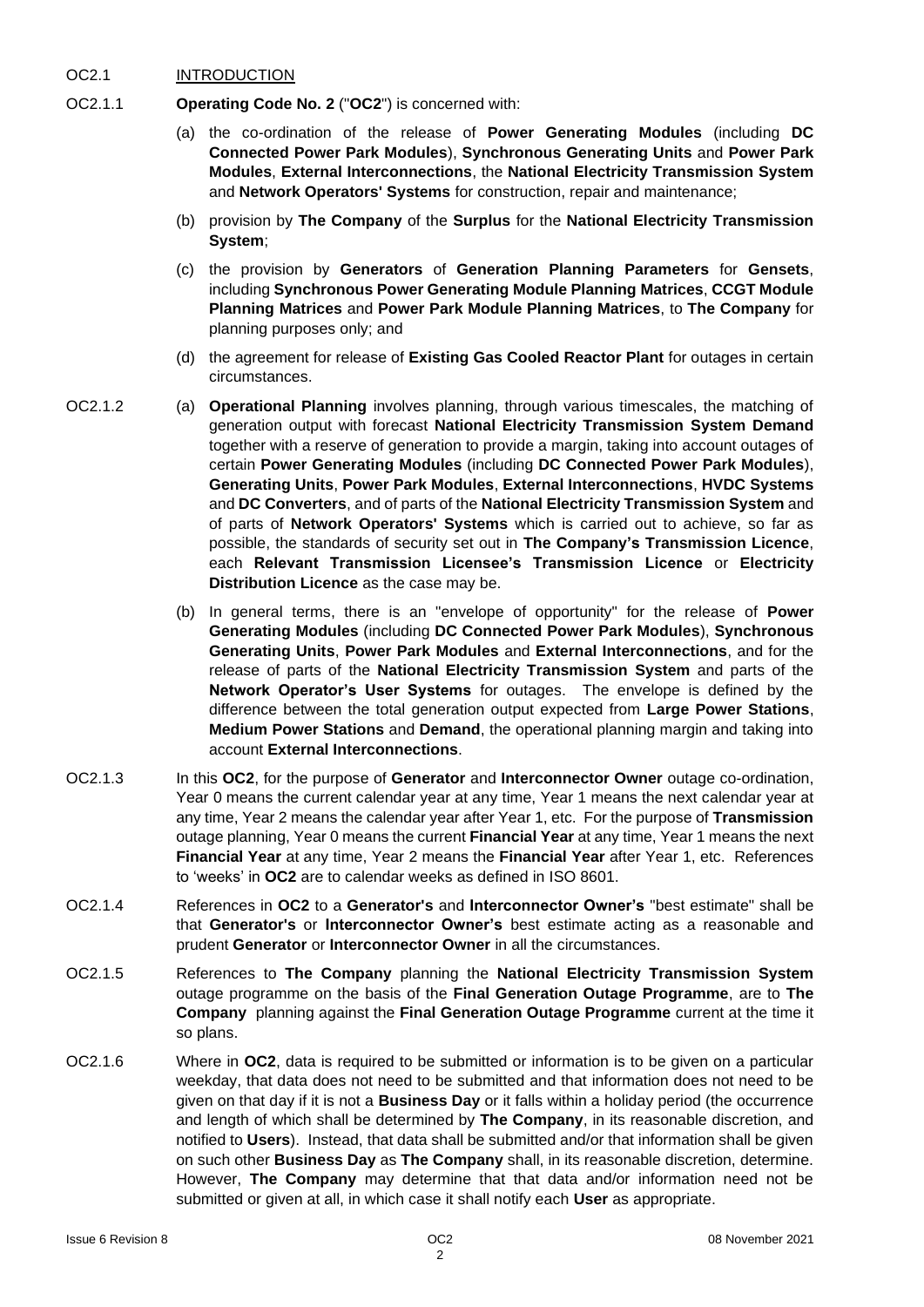OC2.1.7 In Scotland, it may be possible with the agreement of **The Company** to reduce the administrative burden for **Users** in producing planning information where either the output or demand is small.

## OC2.2 OBJECTIVE

- OC2.2.1 (a) The objective of **OC2** is to seek to enable **The Company** to harmonise outages of **Power Generating Modules** (including **DC Connected Power Park Modules**), **Generating Units**, **Power Park Modules** and **External Interconnections** in order that such outages are co-ordinated (taking account of **Embedded Medium Power Stations**) between **Generators** and **Network Operators**, and that such outages are co-ordinated taking into account **National Electricity Transmission System** outages and other **System** outages, so far as possible to minimise the number and effect of constraints on the **National Electricity Transmission System** or any other **System**.
	- (b) In the case of **Network Operator' User Systems** directly connected to the **National Electricity Transmission System**, this means in particular that there will also need to be harmonisation of outages of **Embedded Power Generating Modules**, **Embedded Synchronous Generating Units** and **Embedded Power Park Modules**, and **National Electricity Transmission System** outages, with **Network Operators** in respect of their outages on those **Systems**.
- OC2.2.2 The objective of **OC2** is also to enable the provision by **The Company** of the **Surplus** for the **National Electricity Transmission System**.
- OC2.2.3 A further objective of **OC2** is to provide for the agreement for outages for **Existing Gas Cooled Reactor Plant** in certain circumstances and to enable a process to be followed in order to provide for that.

### OC2.3 SCOPE

- OC2.3.1 **OC2** applies to **The Company** and to **Users** which in **OC2** means:
	- (a) **Generators**, only in respect of their **Large Power Stations** or their **Power Stations** which are directly connected to **National Electricity Transmission System** (and the term **Generator** in this **OC2** shall be construed accordingly);
	- (b) **Network Operators**; and
	- (c) **Non-Embedded Customers**; and
	- (d) **HVDC System Owners** and **DC Converter Station** owners; and
	- (e) **Interconnector Owners** in respect of their **External Interconnections**.
- OC2.3.2 **The Company** may provide to the **Relevant Transmission Licensees** any data which has been submitted to **The Company** by any **Users** in respect of **Relevant Units** pursuant to the following paragraphs of the **OC2**.

OC2.4.1.2.1 OC2.4.1.3.2 (a) OC2.4.1.3.2 (b)

OC2.4.1.3.3

OC2.4.2.1 (a)

- OC2.3.3 For the purpose of **OC2** only, the term **Output Usable** shall include the terms **Interconnector Export Capacity** and **Interconnector Import Capacity** where the term **Output Usable** is being applied to an **External Interconnection**.
- OC2.4 PROCEDURE
- OC2.4.1 Co-ordination of Outages
- OC2.4.1.1 Under **OC2** the interaction between **The Company** and **Users** will be as follows: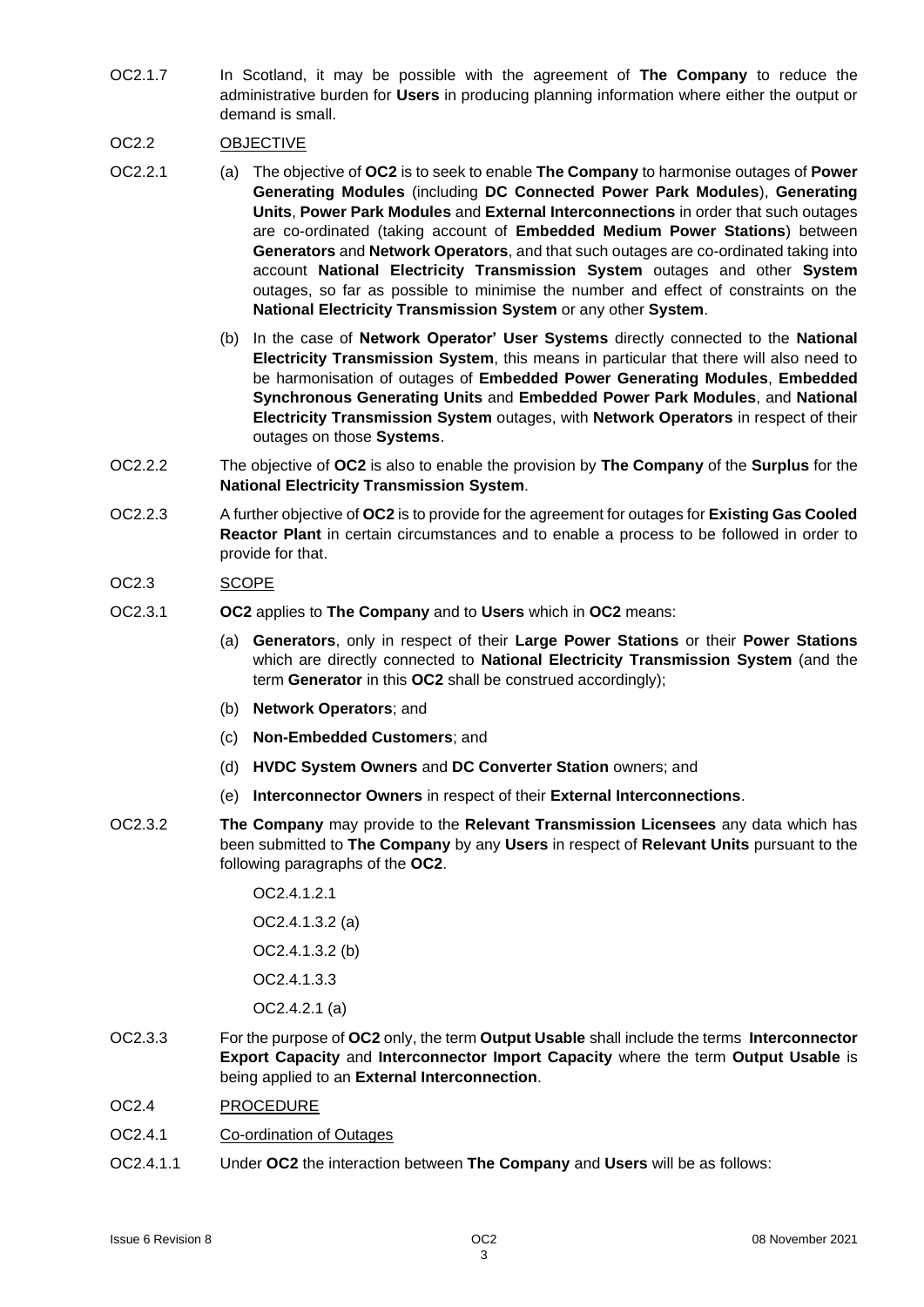| (a) | Each Generator, and each<br>Interconnector Owner and<br><b>The Company</b>           | In respect of outages of Power Generating<br><b>Modules (including DC Connected Power Park</b><br><b>Modules), Synchronous Generating Units, Power</b><br>Park Modules and External Interconnection<br>Circuits and in respect of outages of other Plant<br>and/or Apparatus directly connected to the<br><b>National Electricity Transmission System;</b> |
|-----|--------------------------------------------------------------------------------------|------------------------------------------------------------------------------------------------------------------------------------------------------------------------------------------------------------------------------------------------------------------------------------------------------------------------------------------------------------|
| (b) | The Company and each<br>Generator and each<br><b>Inteconnector Owner</b>             | in respect of National Electricity Transmission<br>System outages relevant to each Generator (other<br>than in respect of Embedded Small Power<br><b>Stations or Embedded Medium Power Stations)</b><br>and Interconnector Owner;                                                                                                                          |
| (c) | The Company and each<br><b>Network Operator</b>                                      | in respect of outages of all Embedded Large Power<br>Stations and in respect of outages of other Plant<br>and/or Apparatus relating to such Embedded<br>Large Power Stations;                                                                                                                                                                              |
| (d) | The Company and each<br>Network Operator and each<br><b>Non-Embedded Customer</b>    | in respect of National Electricity Transmission<br>System outages relevant to the particular Network<br><b>Operator or Non-Embedded Customers;</b>                                                                                                                                                                                                         |
| (e) | Each Network Operator and<br>each Non-Embedded<br><b>Customer and The</b><br>Company | in respect of User System outages relevant to The<br>Company; and<br>in respect of Network Operators only, outages of<br>the Network Operator's User System that may<br>impact upon an Offshore Transmission System<br>connected to that Network Operator's User<br>System.                                                                                |

- OC2.4.1.2 Data Provison of **Output Usable** of **Power Generating Modules**, **Generating Units**, **External Interconnection Circuits** and **Power Park Modules** and the Publication of National **Surplus**.
- OC2.4.1.2.1 In the event that:
	- a) a **Generator** referred to in OC2.3.1(a) experiences any unplanned change to the availability of a **Generating Unit** and/or **Power-Generating Module** and/or **Power Park Module** or makes a future plan which would impact the availability of a **Generating Unit** and/or **Power-Generating Module** and/or **Power Park Module** resulting in a change of level in the **Output Usable** of that **Generating Unit** and/or **Power-Generating Module** and/or **Power Park Module** below or above its previously notified availability, which is expected to last one **Settlement Period** or longer and up to three years ahead; or
	- b) an **Interconnector Owner** referred to in OC2.3.1(e) experiences any unplanned change to the availability of an **External Interconnection Circuit** or makes a future plan which would impact the availability of an **External Interconnection Circuit**  resulting in any change in the **Output Usable** of that **External Interconnection Circuit**  below or above its previously notified availability, which is expected to last one **Settlement Period** or longer and up to three years ahead;

The **Generator** or **Interconnector Owner** shall provide **The Company** with the best estimate of the revised available **Output Usable** profile using one of **The Company's** recommended platforms.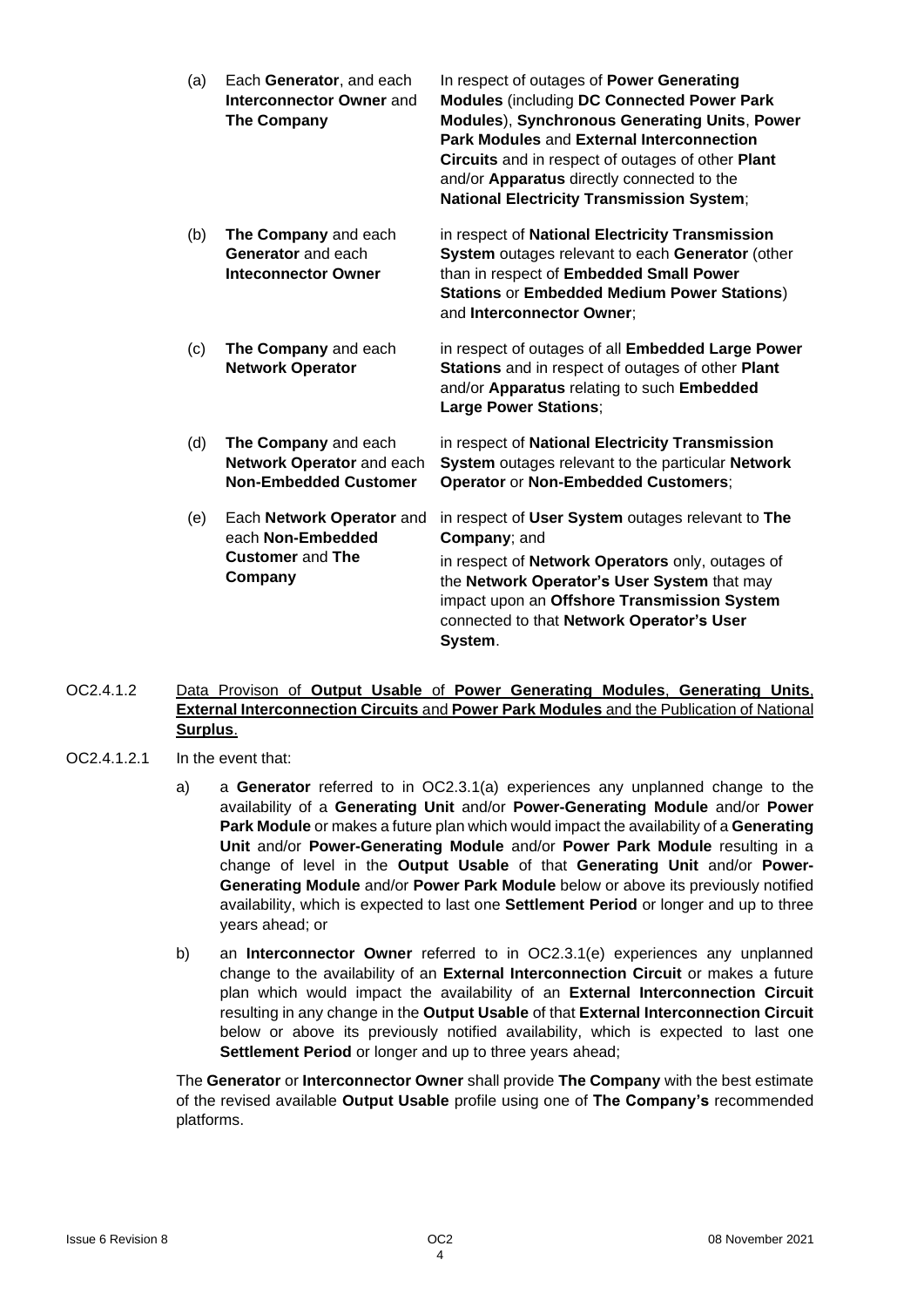For **Generators** subject to EU Transparency Regulations the **Generator** shall provide the data within 1 hour of the unplanned change in availability occurring, and for a planned change to the availability, the **Generator** shall provide the data within 1 hour of planning the availability change in line with EU Transparency Regulations. For **Generators** not subject to EU Transparency Regulations the **Generator** shall provide the data within 24 hours of the unplanned change in availabiity occurring, and for a planned change to the availability, the **Generator** shall provide the data within 24 hours of planning the availability change**.**

For an unplanned change in availability, the **Interconnector Owner** shall provide the data within 1 hour of the unplanned change in availability occurring, and for a planned change to the availability, the **Interconnector Owner** shall provide the data within 1 hour of planning the availability change in line with EU Transparency Regulations.

If the **Generator** referred to in OC2.3.1(a) provides information relating to multi-shaft **Generating Units** then the detail of the individual shaft availability levels, that have been summed to produce the **Output Usable** should also be defined within 24 hours.

In the case of an **External Interconnection Circuit**, the details of the individual pole-capacity levels that have been summed to produce the **Output Usable** should also be defined within 24 hours.

**The Company** may, as appropriate, contact each **Generator** and each **Interconnector Owner** who has supplied information to seek clarification on their **Output Usable** submissions.

#### OC2.4.1.2.2 At a regular time interval, at least once per day (by 1600 hours) and up to every hour:

#### **The Company** will:

- (i) having taken into account the information notified to it by **Generators** and **Interconnector Owners** via the process defined in OC2.4.1.2.1 and taking into account:
	- (1) **Demand** forecasts and details of proposed use of **Demand Control** received under **OC1**, and an **Operational Planning Margin** requirement set by **The Company** (the "OPMR"),
	- (2) **National Electricity Transmission System** constraints and outages,
	- (3) **Network Operator System** constraints and outages, known to **The Company**, and
	- (4) the **Output Usable** required, in its view, to meet daily total MW requirements,

Provide each **Generator** and each **Interconnector Owner** (where required by **The Company**) in writing with any suggested amendments to the provisional **Output Usable** supplied by the **Generator** and **Interconnector Owner** which **The Company** believes necessary, and will advise **Generators** with **Large Power Stations** of the **Surpluses** for the **National Electricity Transmission System** and potential export limitations, which would occur without such amendments;

- (ii) calculate and submit to **BMRA**:
	- 1. total generating **Output Usable** from **Generating Units** assumed to be available to the **Total System** (National **Output Useable**);
	- 2. generating **Output Usable** by fuel type from **Generating Units** assumed to be available to the **Total System** (**Output Useable** by fuel type);
	- 3. generating **Output Usable** by individual **Generating Units** assumed to be available to the **Total System** (**Output Useable** by **Generating Unit**);
	- 4. total **Generating Plant Demand Margin** assumed to be available to the **Total System** (National Margin);
	- 5. total **Generating Surplus** assumed to be available to the **Total System** (National Surplus);

with daily resolution, for at least the peak **Demand** of each day for 2 day-ahead to 14 day-ahead time scope, and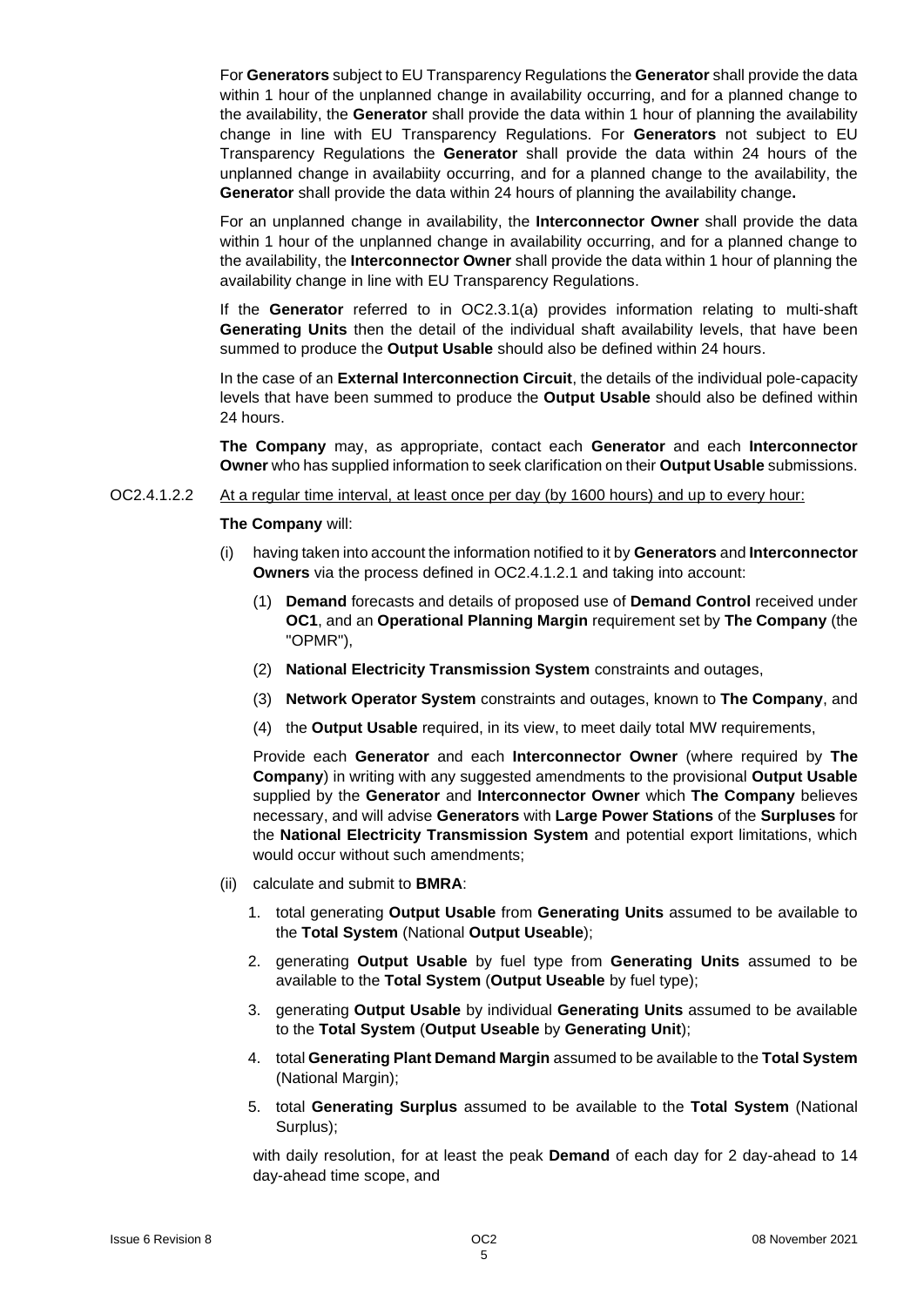with weekly resolution, for at least peak **Demand** of each week for 2 week-ahead up to 3 year-ahead time scope.

The calculation under (ii) will effectively define the envelope of opportunity for outages of **Power Generating Modules** (including **DC Connected Power Park Modules**), **Synchronous Generating Units** and **Power Park Modules** covering both **Embedded** and directly connected **Large Power Stations.**

**The Company** may, as appropriate, contact each **Generator** and each **Interconnector Owner** who has supplied information to seek clarification on outages and suggest amendments.

- (iii) Where a **Generator** or **Interconnector Owner** or a **Network Operator** is unhappy with the suggested amendments to its provisional outage programme (in the case of a **Generator** or **Interconnector Owner**) or such potential outages (in the case of a **Network Operator**) it may contact **The Company** to explain its concerns and **The Company** and that **Generator, Interconnector Owner** or **Network Operator** will then discuss the problem and seek to resolve it.
- (iv) The possible resolution of the problem may require **The Company** or a **User** to contact other **Generators,** Interconnector Owner or **Network Operators**, and joint meetings of all parties may, if any **User** feels it would be helpful, be convened by **The Company**. The need for further discussions, be they on the telephone or at meetings, can only be determined at the time.

Each **Generator** will provide **The Company** with updated **Output Usable** as per OC2.4.1 resulting from the above for **Generating Unit, Power Generating Module** and **Power Part Module** outage programme covering both **Embedded** and non-**Embedded Large Power Stations**.

**The Company** will then consider the updated **Output Usable** and takes this into account in the next calculation and submission to **BMRA**.

- OC2.4.1.2.3 **The Company** retains the right to contact **Generators** with **Large Power Stations**, **Interconnector Owners** and **Network Operators** in reference to planned outages of their assets in timescales beyond the European Requirements (3 years) up to the 5 year ahead period to assist in the operational planning of **National Electricity Transmisson System**  outages.
- OC2.4.1.3 Planning of National Electricity Transmission System Outages
- OC2.4.1.3.1 Operational Planning Phase Planning for Financial Years 2 to 5 inclusive ahead

**The Company** shall plan **National Electricity Transmission System** outages required in Years 2 to 5 inclusive required as a result of construction or refurbishment works. This contrasts with the planning of **National Electricity Transmission System** outages required in Years 0 and 1 ahead, when **The Company** also takes into account **National Electricity Transmission System** outages required as a result of maintenance.

**Users** should bear in mind that **The Company** will be planning the **National Electricity Transmission System** outage programme on the basis of the previous year's **Final Generation Outage Programme** and if in the event a **Generator's**, an **Interconnector Owner's** or **Network Operator's** outages differ from those contained in the **Final Generation Outage Programme**, or in the case of **Network Operators**, those known to **The Company**, in any way conflict with the **National Electricity Transmission System** outage programme, **The Company** need not alter the **National Electricity Transmission System** outage programme.

.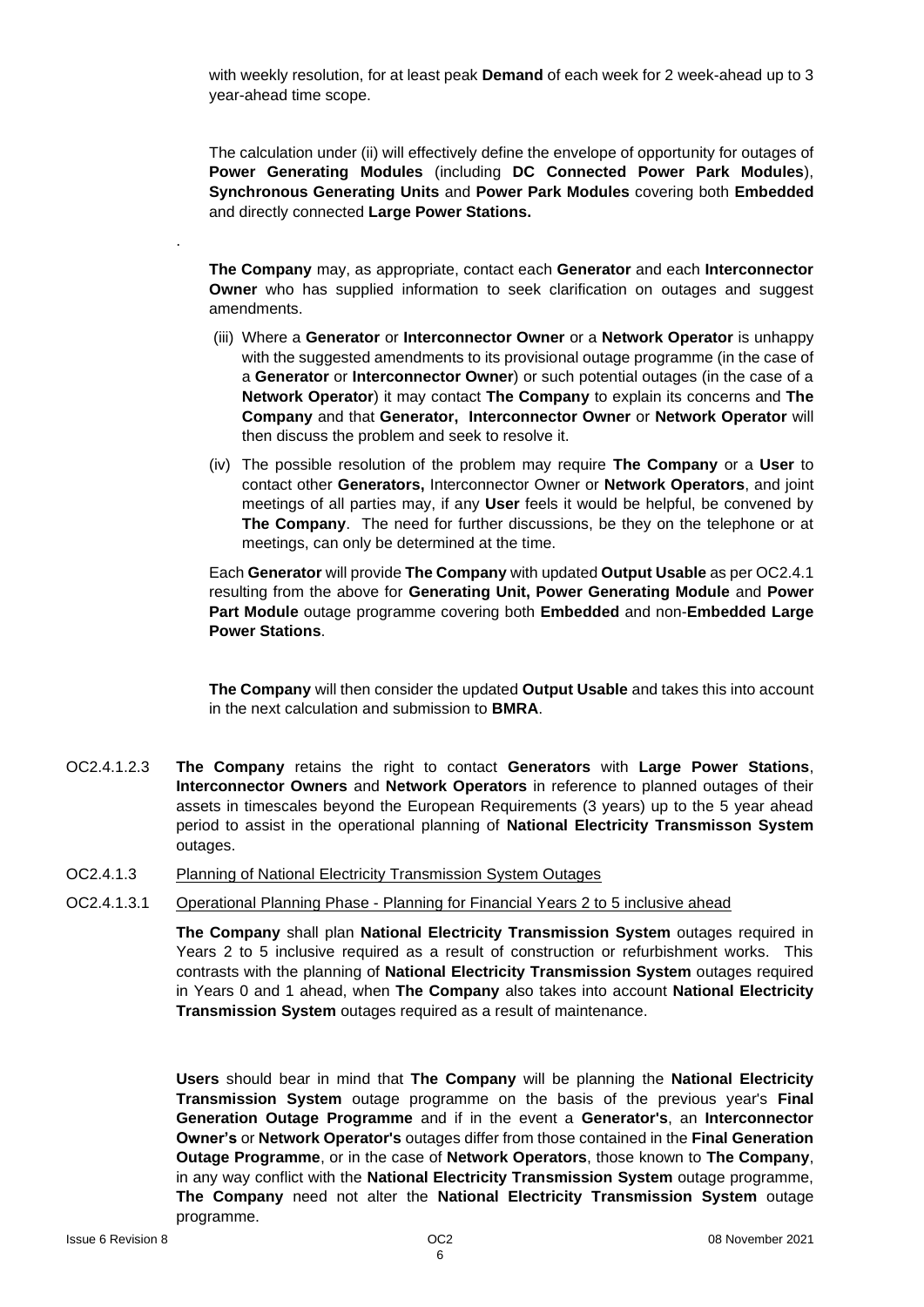#### OC2.4.1.3.2 In each calendar year:

(a) By the end of week 8

Each **Network Operator** will notify **The Company** in writing of details of proposed outages in Years 2-5 ahead in its **User System** which may affect the performance of the **Total System** (which includes but is not limited to outages of **User System Apparatus** at **Grid Supply Points** and outages which constrain the output of **Power Generating Modules** (including **DC Connected Power Park Modules**) and/or **Synchronous Generating Units** and/or **Power Park Modules Embedded** within that **User System**).

Each **Network Operator** will notify **The Company** in writing of details of proposed outages in Years 2-5 ahead in its **User System** which may affect the declared values of **Maximum Export Capacity** and/or **Maximum Import Capacity** for each **Interface Point** within its **User System** together with the **Network Operator's** revised best estimate of the **Maximum Export Capacity** and/or **Maximum Import Capacity** during such outages. **Network Operators** will also notify **The Company** of any automatic and/or manual post fault actions that it intends to utilise or plans to utilise during such outages.

(b) By the end of week 13

Each **Generator** will inform **The Company** in writing of proposed outages in Years 2 - 5 ahead of **Generator** owned **Apparatus** (eg. busbar selectors) other than **Power Generating Modules** (including **DC Connected Power Park Modules**) and/or **Synchronous Generating Units**, and/or **Power Park Modules**, at each **Grid Entry Point**.

**The Company** will provide to each **Network Operator** and to each **Generator** and each **Interconnector Owner**, a copy of the information given to **The Company** under paragraph (a) above (other than the information given by that **Network Operator**). In relation to a **Network Operator**, the data must only be used by that **User** in planning and operating that **Network Operator's User System** and must not be used for any other purpose or passed on to, or used by, any other business of that **User** or to, or by, any person within any other such business or elsewhere.

(c) By the end of week 28

**The Company** will provide each **Network Operator** in writing with details of proposed outages in Years 2-5 ahead which may, in **The Company's** reasonable judgement, affect the performance of that **Network Operator's User System**.

(d) By the end of week 30

Where **The Company** or a **Network Operator** is unhappy with the proposed outages notified to it under (a), (b) or (c) above, as the case may be, equivalent provisions to those set out in OC2.4.1.2.1 (d) will apply.

(e) By the end of week 34

**The Company** will draw up a draft **National Electricity Transmission System** outage plan covering the period Years 2 to 5 ahead and **The Company** will notify each **Generator**, **Interconnector Owner** and **Network Operator** in writing of those aspects of the plan which may operationally affect such **Generator** (other than those aspects which may operationally affect **Embedded Small Power Stations** or **Embedded Medium Power Stations**), **Interconnector Owner** or **Network Operator**. **The Company** will also indicate where a need may exist to issue other operational instructions or notifications (including but not limited to the requirement for the arming of an **Operational Intertripping** scheme) or **Emergency Instructions** to **Users** in accordance with **BC2** to allow the security of the **National Electricity Transmission System** to be maintained within the **Licence Standards**.

OC2.4.1.3.3 Operational Planning Phase - Planning for Financial Year 1 ahead

Each calendar year, **The Company** shall update the draft **National Electricity Transmission System** outage plan prepared under OC2.4.1.3.2 above and shall in addition take into account outages required as a result of maintenance work.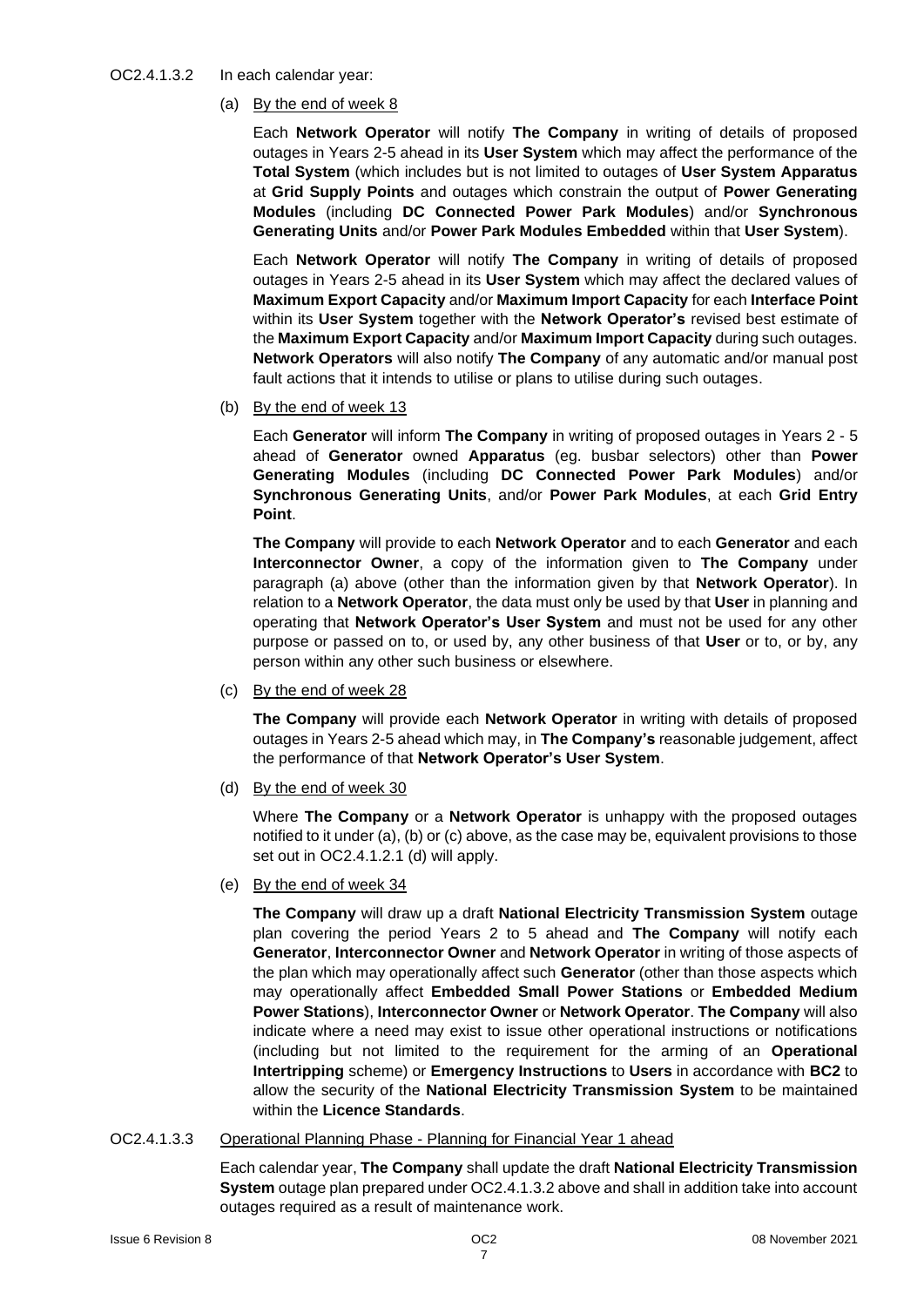In each calendar year:

(a) By the end of week 13

**Generators** and **Non-Embedded Customers** will inform **The Company** in writing of proposed outages for Year 1 of **Generator** owned **Apparatus** at each **Grid Entry Point** (e.g. busbar selectors) other than **Power Generating Modules** (including **DC Connected Power Park Modules**), **Synchronous Generating Units** and/or **Power Park Modules**  or **Non-Embedded Customer** owned **Apparatus**, as the case may be, at each **Grid Supply Point**.

(b) By the end of week 28

**The Company** will provide each **Network Operator** and each **Non-Embedded Customer** in writing with details of proposed outages in Year 1 ahead which may, in **The Company's** reasonable judgement, affect the performance of its **User System** or the **Non-Embedded Customer Apparatus** at the **Grid Supply Point**.

(c) By the end of week 32

Each **Network Operator** will notify **The Company** in writing with details of proposed outages in Year 1 in its **User System** which may affect the performance of the **Total System** (which includes but is not limited to outages of **User System Apparatus** at **Grid Supply Points** and outages which constrain the output of **Power Generating Modules** (including **DC Connected Power Park Modules**), **Synchronous Generating Units** and/or **Power Park Modules Embedded** within that **User System**).

Each **Network Operator** will notify **The Company** in writing of details of proposed outages in Year 1 in its **User System** which may affect the declared values of **Maximum Export Capacity** and/or **Maximum Import Capacity** for each **Interface Point** within its **User System** together with the **Network Operator's** revised best estimate of the **Maximum Export Capacity** and/or **Maximum Import Capacity** during such outages. **Network Operators** will also notify **The Company** of any automatic and/or manual post fault actions that it intends to utilise or plans to utilise during such outages.

Each **Network Operator** will also notify **The Company** in writing of any revisions to **Interface Point Target Voltage/Power Factor** data submitted pursuant to PC.A.2.5.4.2.

(d) Between the end of week 32 and the end of week 34

**The Company** will draw up a revised **National Electricity Transmission System** outage plan (which for the avoidance of doubt includes **Transmission Apparatus** at the **Connection Points**).

(e) By the end of week 34

**The Company** will notify each **Generator**, **Interconnector Owner**, and **Network Operator**, in writing, of those aspects of the **National Electricity Transmission System** outage programme which may, in **The Company's** reasonable opinion, operationally affect that **Generator** (other than those aspects which may operationally affect **Embedded Small Power Stations** or **Embedded Medium Power Stations**), **Interconnector Owner**, or **Network Operator** including in particular proposed start dates and end dates of relevant **National Electricity Transmission System** outages.

**The Company** will provide to each **Network Operator** and to each **Generator** and each **Interconnector Owner** a copy of the information given to **The Company** under paragraph (c) above (other than the information given by that **Network Operator**). In relation to a **Network Operator**, the data must only be used by that **User** in planning and operating that **Network Operator's User System** and must not be used for any other purpose or passed on to, or used by, any other business of that **User** or to, or by, any person within any other such business or elsewhere.

(f) By the end of week 36

Where a **Generator**, **Interconnector Owner** or **Network Operator** is unhappy with the proposed aspects notified to it under (e) above, equivalent provisions to those set out in OC2.4.1.2.1 (d) will apply.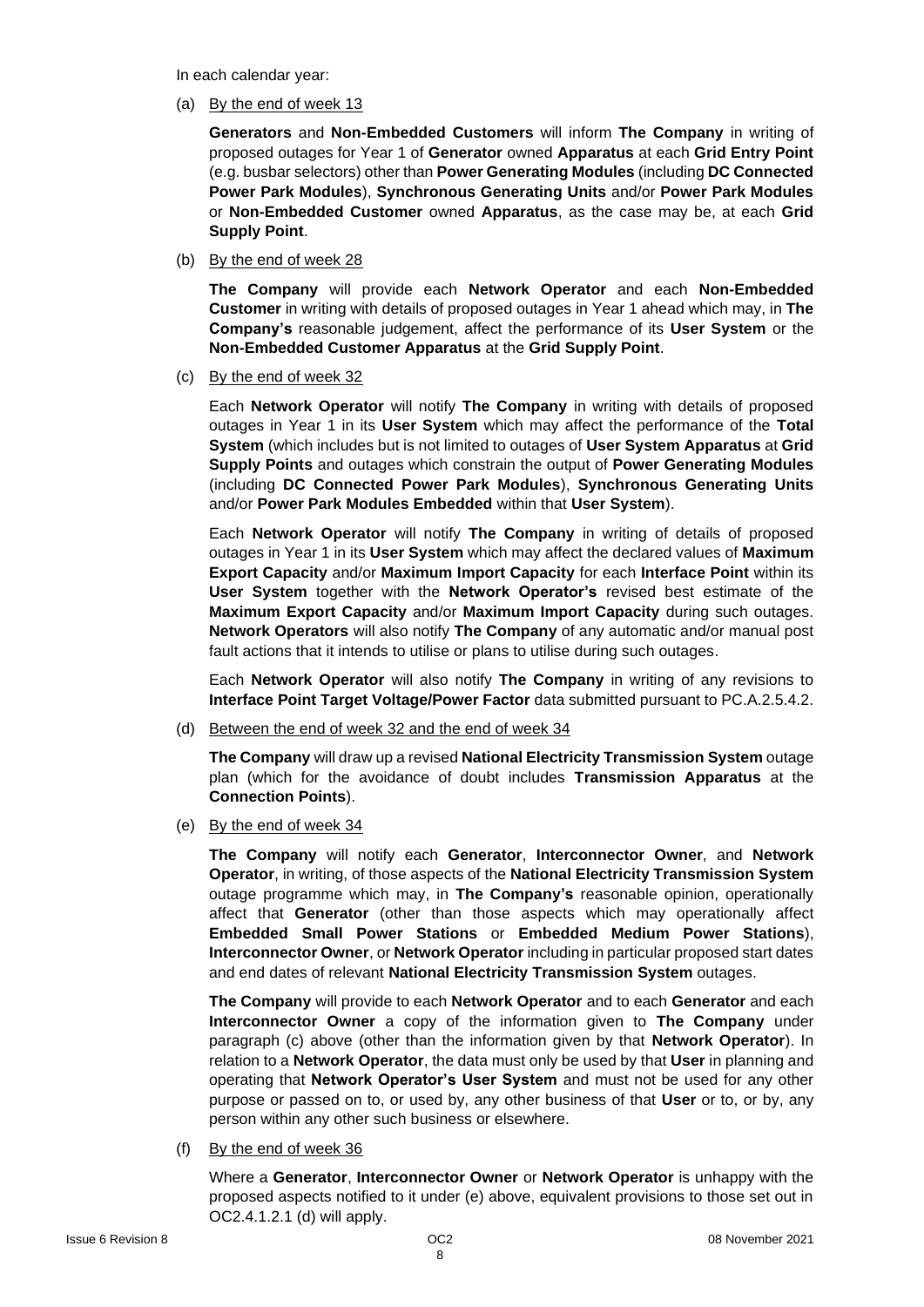(g) Between the end of week 34 and 49

**The Company** will draw up a final **National Electricity Transmission System** outage plan covering Year 1.

- (h) By the end of week 49
	- (i) **The Company** will complete the final **National Electricity Transmission System** outage plan for Year 1. The plan for Year 1 becomes the final plan for Year 0 when by expiry of time Year 1 becomes Year 0.
	- (ii) **The Company** will notify each **Generator**, each **Interconnector Owner** and each **Network Operator** in writing of those aspects of the plan which may operationally affect such **Generator** (other than those aspects which may operationally affect **Embedded Small Power Stations** or **Embedded Medium Power Stations**), **Interconnector Owner** or **Network Operator** including in particular proposed start dates and end dates of relevant **National Electricity Transmission System** outages. **The Company** will also indicate where a need may exist to issue other operational instructions or notifications (including but not limited to the requirement for the arming of an **Operational Intertripping** scheme) or **Emergency Instructions** to **Users** in accordance with **BC2** to allow the security of the **National Electricity Transmission System** to be maintained within the **Licence Standards**. **The Company** will also inform each relevant **Non-Embedded Customer** of the aspects of the plan which may affect it.
	- (iii) In addition, in relation to the final **National Electricity Transmission System**  outage plan for Year 1, **The Company** will provide to each **Generator** and each **Interconnector Owner** a copy of the final **National Electricity Transmission System** outage plan for that year. OC2.4.1.3.4 contains provisions whereby updates of the final **National Electricity Transmission System** outage plan are provided. The plan and the updates will be provided in writing. It should be noted that the final **National Electricity Transmission System** outage plan for Year 1 and the updates will not give a complete understanding of how the **National Electricity Transmission System** will operate in real time, where the **National Electricity Transmission System** operation may be affected by other factors which may not be known at the time of the plan and the updates. Therefore, **Users** should place no reliance on the plan or the updates showing a set of conditions which will actually arise in real time.
- (i) Information Release Or Exchange

This paragraph (i) contains alternative requirements on **The Company**, paragraph (z) being an alternative to a combination of paragraphs (x) and (y). Paragraph (z) will only apply in relation to a particular **User** if **The Company** and that **User** agree that it should apply, in which case paragraphs  $(x)$  and  $(y)$  will not apply. In the absence of any relevant agreement between **The Company** and the **User**, **The Company** will only be required to comply with paragraphs (x) and (y).

Information Release To Each Network Operator And Non-Embedded Customer

Between the end of Week 34 and 49 **The Company** will upon written request:

- (x) for radial systems, provide each **Network Operator** and **Non Embedded Customer** with data to allow the calculation by the **Network Operator**, and each **Non Embedded Customer**, of symmetrical and asymmetrical fault levels; and
- (y) for interconnected **Systems**, provide to each **Network Operator** an equivalent network, sufficient to allow the identification of symmetrical and asymmetrical fault levels, and power flows across interconnecting **User Systems** directly connected to the **National Electricity Transmission System**; or

System Data Exchange

(z) as part of a process to facilitate understanding of the operation of the **Total System**,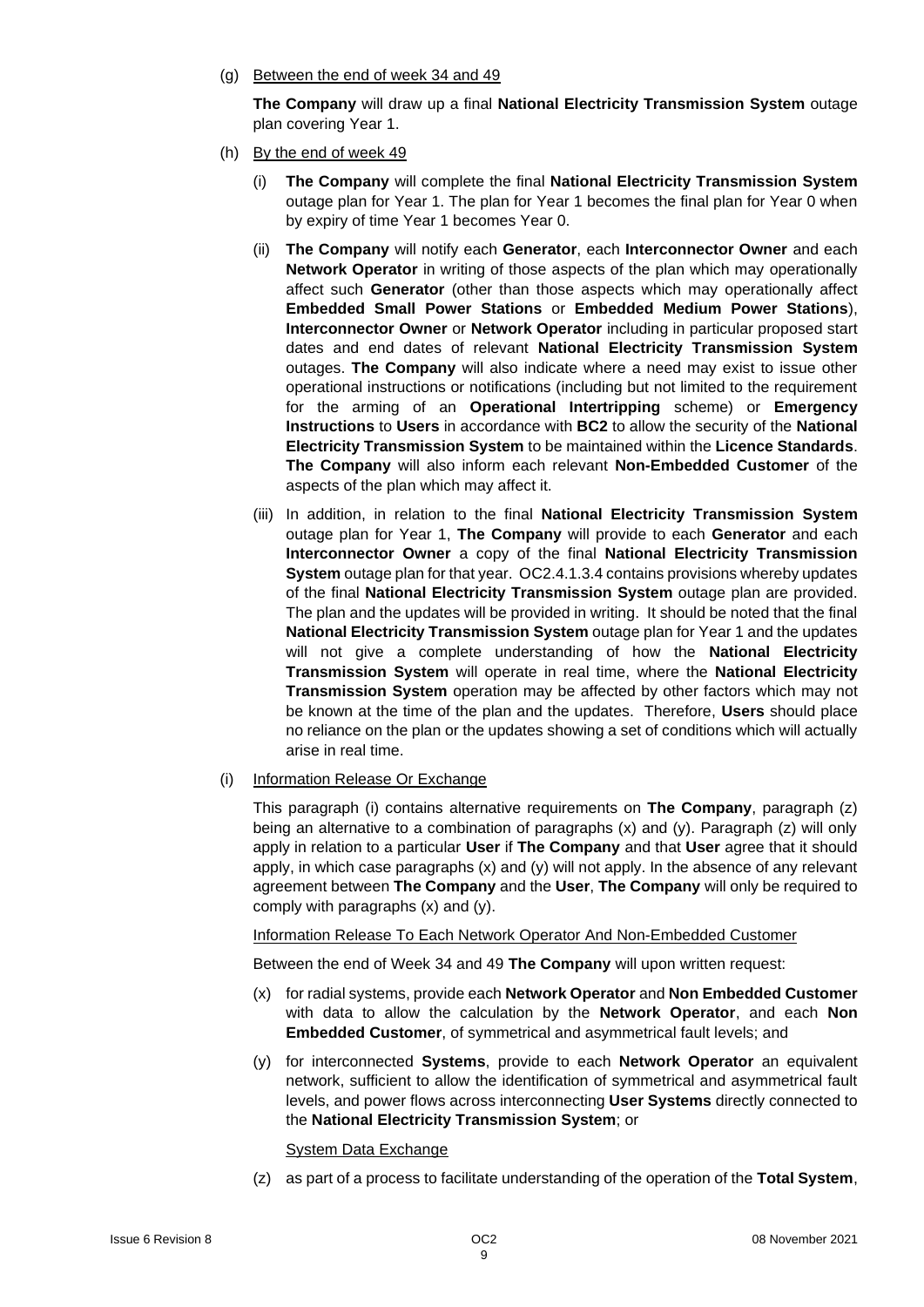- (1) **The Company** will make available to each **Network Operator**, the **National Electricity Transmission System Study Network Data Files** covering Year 1 which are of relevance to that **User's System**;
- (2) where **The Company** and a **User** have agreed to the use of data links between them, the making available will be by way of allowing the **User** access to take a copy of the **National Electricity Transmission System Study Network Data Files** once during that period. The **User** may, having taken that copy, refer to the copy as often as it wishes. Such access will be in a manner agreed by **The Company** and may be subject to separate agreements governing the manner of access. In the absence of agreement, the copy of the **National Electricity Transmission System Study Network Data Files** will be given to the **User** on a disc, or in hard copy, as determined by **The Company**;
- (3) the data contained in the **National Electricity Transmission System Study Network Data Files** represents **The Company's** view of operating conditions although the actual conditions may be different;
- (4) **The Company** will notify each **Network Operator**, as soon as reasonably practicable after it has updated the **National Electricity Transmission System Study Network Data Files** covering Year 1 that it has done so, when this update falls before the next annual update under this OC2.4.1.3.3(i). **The Company** will then make available to each **Network Operator** who has received an earlier version (and in respect of whom the agreement still exists), the updated **National Electricity Transmission System Study Network Files** covering the balance of Years 1 and 2 which remain given the passage of time, and which are of relevance to that **User's System**. The provisions of paragraphs (2) and (3) above shall apply to the making available of these updates;
- (5) the data from the **National Electricity Transmission System Study Network Data Files** received by each **Network Operator** must only be used by that **User** in planning and operating that **Network Operator's User System** and must not be used for any other purpose or passed on to, or used by, any other business of that **User** or to, or by, any person within any other such business or elsewhere.
- OC2.4.1.3.4 Operational Planning Phase Planning In Financial Year 0 Down To The Programming Phase (And In The Case Of Load Transfer Capability, Also During The Programming Phase)
	- (a) The **National Electricity Transmission System** outage plan for Year 1 issued under OC2.4.1.3.3 shall become the plan for Year 0 when by expiry of time Year 1 becomes Year 0.
	- (b) Each **Generator** or **Interconnector Owner** or **Network Operator** or **Non-Embedded Customer** may at any time during Year 0, request **The Company** in writing for changes to the outages requested by them under OC2.4.1.3.3. In relation to that part of Year 0, excluding the period 1-7 weeks from the date of request, **The Company** shall determine whether the changes are possible and shall notify the **Generator**, **Interconnector Owner**, **Network Operator** or **Non-Embedded Customer** in question whether this is the case as soon as possible, and in any event within 14 days of the date of receipt by **The Company** of the written request in question.

Where **The Company** determines that any change so requested is possible and notifies the relevant **User** accordingly, **The Company** will provide to each **Network Operator**, each **Interconnector Owner**, and each **Generator** a copy of the request to which **The Company** has agreed which relates to outages on **Systems** of **Network Operators** (other than any request made by that **Network Operator**). The information must only be used by that **Network Operator** in planning and operating that **Network Operator's User System** and must not be used for any other purpose or passed on to, or used by, any other business of that **User** or to, or by, any person within any other such business or elsewhere.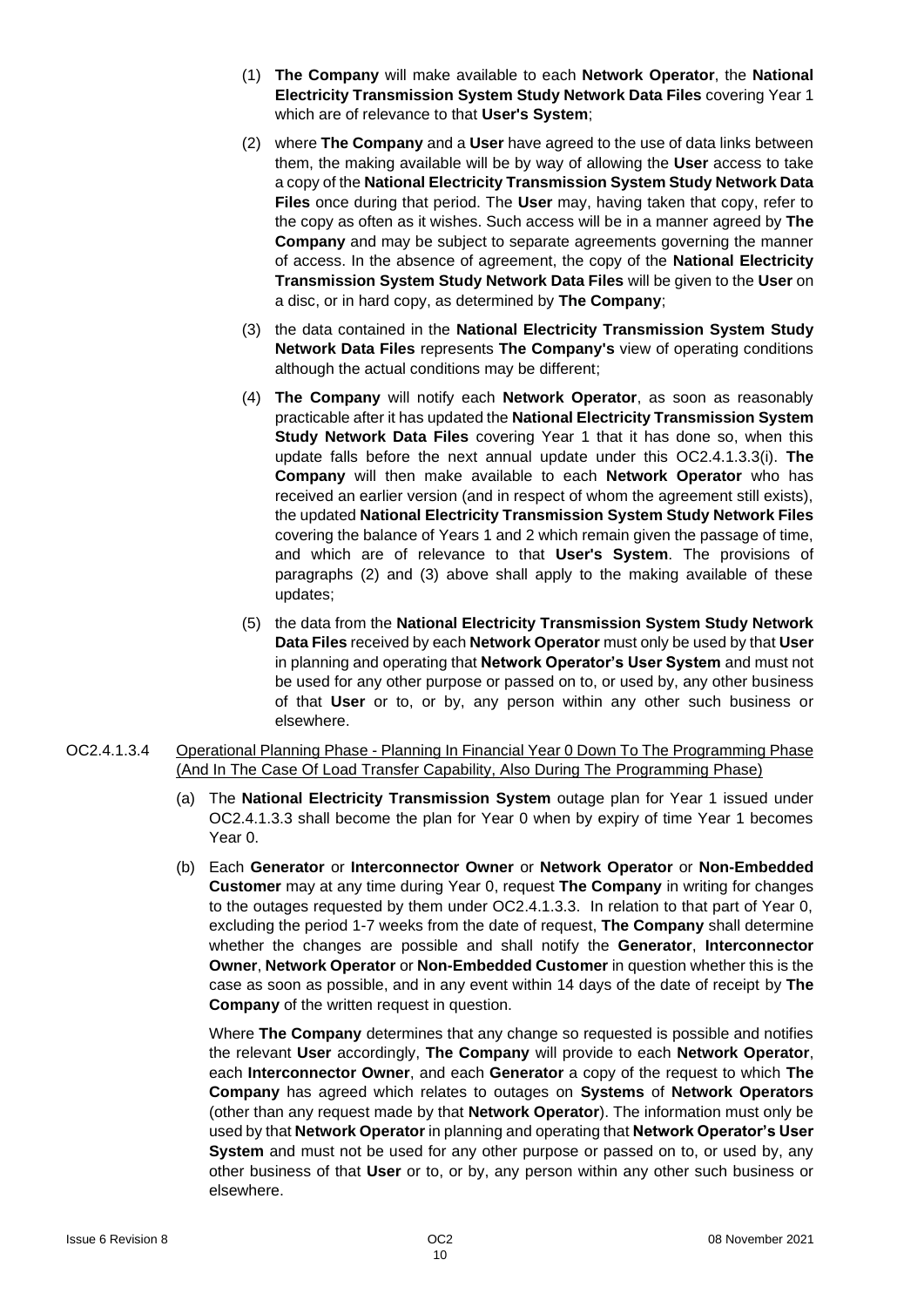- (c) During Year 0 (including the **Programming Phase**) each **Network Operator** shall at **The Company's** request, make available to **The Company**, such details of automatic and manual load transfer capability of:
	- (i) 12MW or more (averaged over any half hour) for England and Wales
	- (ii) 10MW or more (averaged over any half hour) for Scotland

between Grid Supply Points.

During Year 0 (including the **Programming Phase**) each **Network Operator** shall notify **The Company** of any revisions to the information provided pursuant to OC2.4.1.3.3 (c) for **Interface Points** as soon as reasonably practicable after the **Network Operator** becomes aware of the need to make such revisions.

(d) When necessary during Year 0, **The Company** will notify each **Generator**, each **Interconnector Owner** and **Network Operator** and each **Non-Embedded Customer**, in writing of those aspects of the **National Electricity Transmission System** outage programme in the period from the 8th week ahead to the 52nd week ahead, which may, in **The Company 's** reasonable opinion, operationally affect that **Generator** (other than those aspects which may operationally affect **Embedded Small Power Stations** or **Embedded Medium Power Stations**) **Interconnector Owner** or **Network Operator** or **Non-Embedded Customer** including in particular proposed start dates and end dates of relevant **National Electricity Transmission System** outages.

**The Company** will also notify changes to information supplied by **The Company** pursuant to OC2.4.1.3.3(i)(x) and (y) except where in relation to a **User** information was supplied pursuant to OC2.4.1.3.3(i)(z). In that case:-

- (i) **The Company** will, by way of update of the information supplied by it pursuant to  $OC2.4.1.3.3(i)(z)$ , make available at the first time in Year 0 that it updates the **National Electricity Transmission System Study Network Data Files** in respect of Year 0 (such update being an update on what was shown in respect of Year 1 which has then become Year 0) to each **Network Operator** who has received an earlier version under OC2.4.1.3.3(i)(z) (and in respect of whom the agreement still exists), the **National Electricity Transmission System Study Network Data Files** covering Year 0 which are of relevance to that **User's System**.
- (ii) **The Company** will notify each relevant **Network Operator**, as soon as reasonably practicable after it has updated the **National Electricity Transmission System Study Network Data Files** covering Year 0, that it has done so. **The Company** will then make available to each such **Network Operator**, the updated **National Electricity Transmission System Study Network Data Files** covering the balance of Year 0 which remains given the passage of time, and which are of relevance to that **User's System**.
- (iii) The provisions of  $OC2.4.1.3.3(i)(z)(2)$ , (3) and (5) shall apply to the provision of data under this part of OC2.4.1.3.4(d) as if set out in full.

**The Company** will also indicate where a need may exist to issue other operational instructions or notifications (including but not limited to the requirement for the arming of an **Operational Intertripping** scheme) or **Emergency Instructions** to **Users** in accordance with **BC2** to allow the security of the **National Electricity Transmission System** to be maintained within the **Licence Standards**.

(e) In addition, by the end of each month during Year 0, **The Company** will provide to each **Generator** and each **Interconnector Owner** a notice containing any revisions to the final **National Electricity Transmission System** outage plan for Year 1, provided to the **Generator** or the **Interconnector Owner** under OC2.4.1.3.3 or previously under this provision, whichever is the more recent.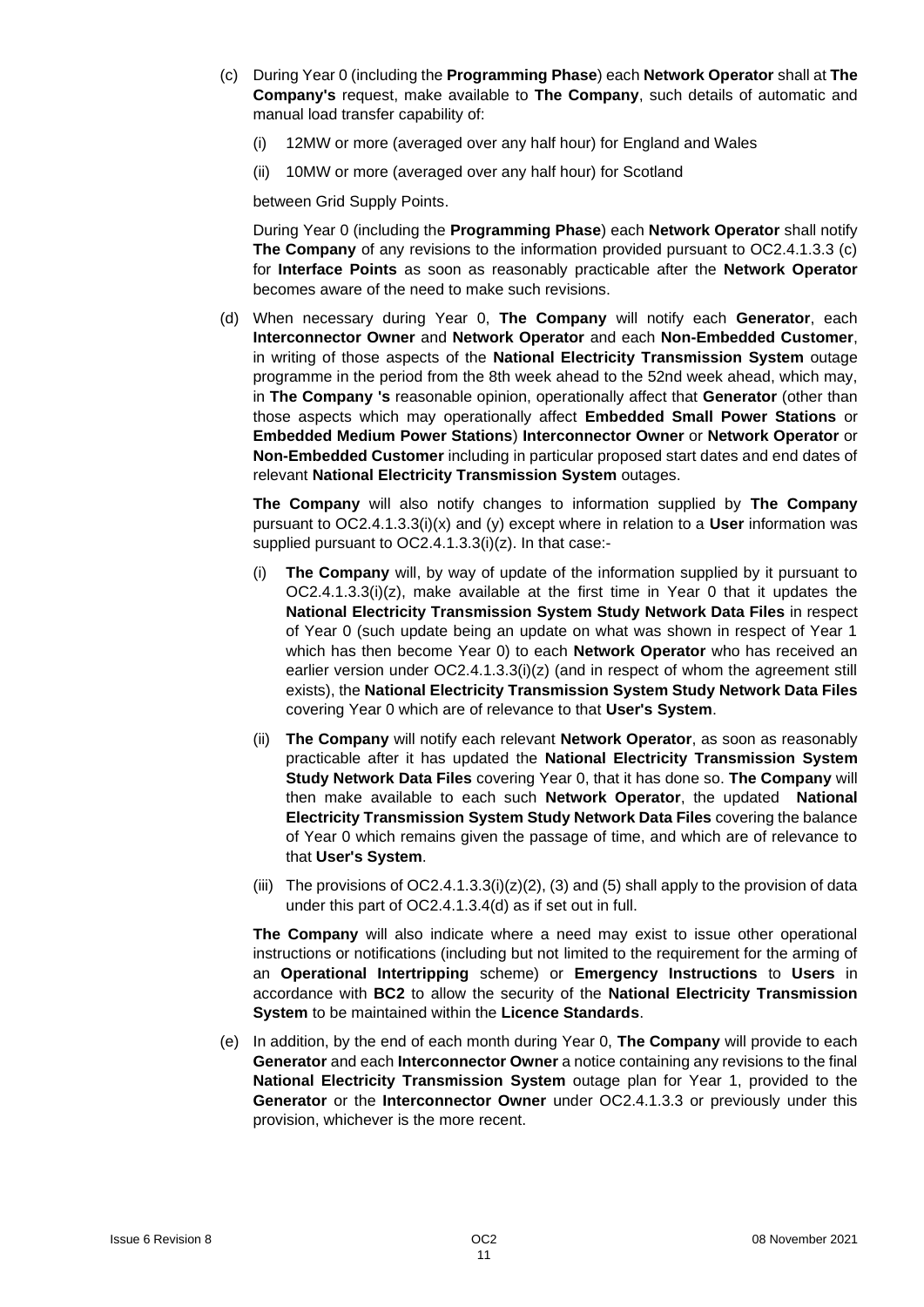#### OC2.4.1.3.5 Programming Phase

- (a) By 1600 hours each Thursday
	- (i) **The Company** shall continue to update a preliminary **National Electricity Transmission System** outage programme for the eighth week ahead, a provisional **National Electricity Transmission System** outage programme for the next week ahead and a final day ahead **National Electricity Transmission System** outage programme for the following day.
	- (ii) **The Company** will notify each **Generator**, **Interconnector Owner** and **Network Operator** and each **Non-Embedded Customer**, in writing of those aspects of the preliminary **National Electricity Transmission System** outage programme which may operationally affect each **Generator** (other than those aspects which may operationally affect **Embedded Small Power Stations** or **Embedded Medium Power Stations**) or **Interconnector Owner** or **Network Operator** and each **Non-Embedded Customer** including in particular proposed start dates and end dates of relevant **National Electricity Transmission System** outages.

**The Company** will also notify changes to information supplied by **The Company** pursuant to OC2.4.1.3.3(i)(x) and (y) except where in relation to a **User** information was supplied pursuant to OC2.4.1.3.3(i)(z). In that case:

- (1) **The Company** will, by way of update of the information supplied by it pursuant to OC2.4.1.3.3(i)(z), make available the **National Electricity Transmission System Study Network Data Files** for the next week ahead and
- (2) **The Company** will notify each relevant **Network Operator**, as soon as reasonably practicable after it has updated the **National Electricity Transmission System Study Network Data Files** covering the next week ahead that it has done so, and
- (3) The provisions of  $OC2.4.1.3.3(i)(z)(2)$ , (3) and (5) shall apply to the provision of data under this part of OC2.4.1.3.5(a)(ii) as if set out in full.

**The Company** may make available, the **National Electricity Transmission System Study Network Data Files** for the next week ahead where **The Company**  and a particular **User** agree, and in such case the provisions of OC2.4.1.1.3.3(i)(x) and (y) and the provisions of OC2.4.1.3.4(d) and OC2.4.1.3.5(a) which relate to  $OC2.4.1.1.3.3(i)(x)$  and (y) shall not apply. In such case, the provisions of this OC2.4.1.3.5(a)(ii)2 and 3 shall apply to the provision of the data under this part of OC2.4.1.3.5(a)(ii) as if set out in full.

**The Company** will also indicate where a need may exist to arm an **Operational Intertripping** scheme, emergency switching, emergency **Demand** management or other measures including the issuing of other operational instructions or notifications or **Emergency Instructions** to **Users** in accordance with **BC2** to allow the security of the **National Electricity Transmission System** to be maintained within the **Licence Standards**.

(b) By 1000 hours each Friday

**Generators**, **Interconnector Owners** and **Network Operators** will discuss with **The Company** and confirm in writing to **The Company**, acceptance or otherwise of the requirements detailed under OC2.4.1.3.5.

**Network Operators** shall confirm for the following week:

- (i) the details of any outages of its **User System** that will restrict the **Maximum Export Capacity** and/or **Maximum Import Capacity** at any **Interface Points** within its **User System** for the following week; and
- (ii) any changes to the previously declared values of the **Interface Point Target Voltage/Power Factor**.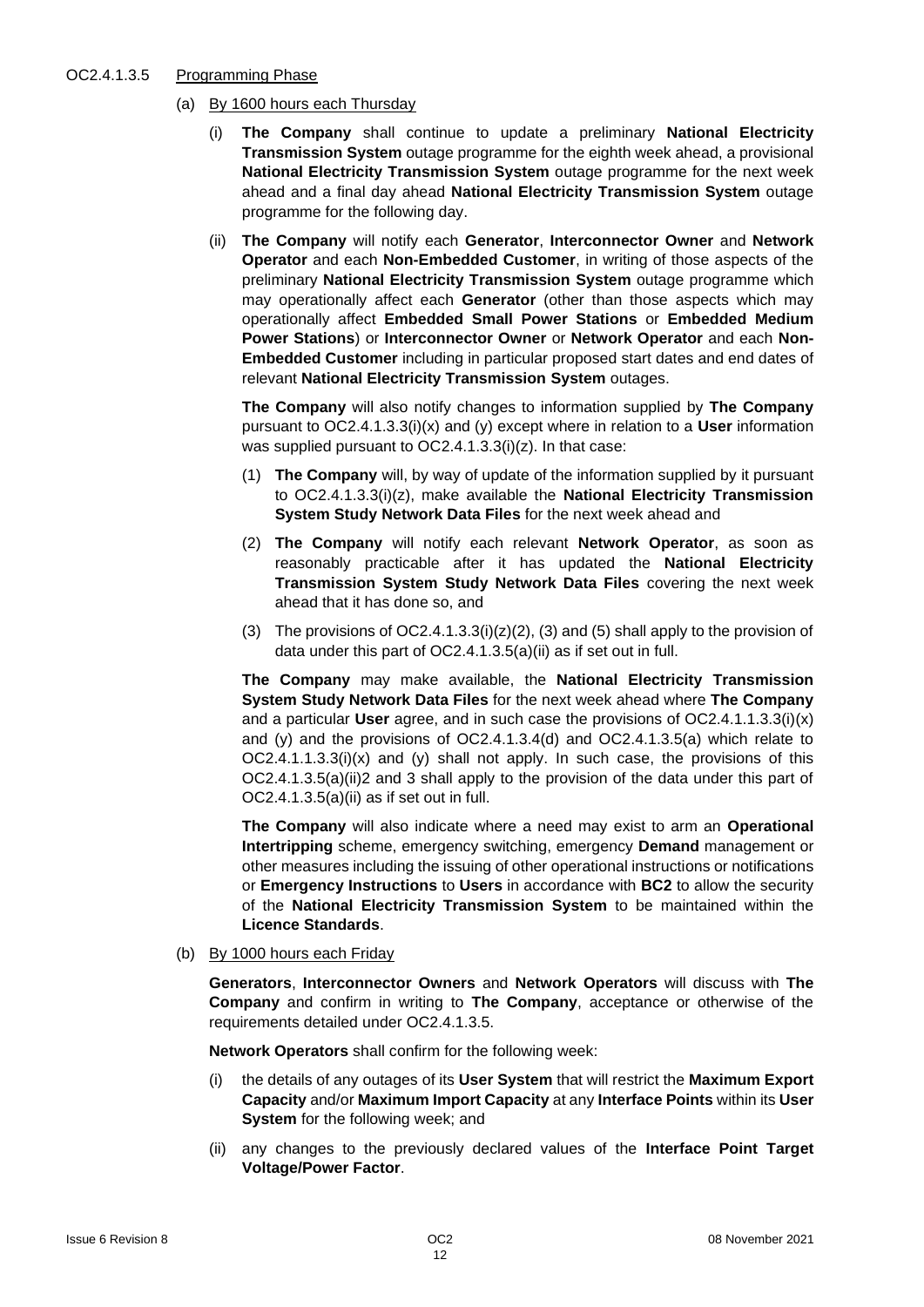- (c) By 1600 hours each Friday
	- (i) **The Company** shall finalise the preliminary **National Electricity Transmission System** outage programme up to the seventh week ahead. **The Company** will endeavour to give as much notice as possible to a **Generator** with nuclear **Large Power Stations** which may be operationally affected by an outage which is to be included in such programme.
	- (ii) **The Company** shall finalise the provisional **National Electricity Transmission System** outage programme for the next week ahead.
	- (iii) **The Company** shall finalise the **National Electricity Transmission System** outage programme for the weekend through to the next normal working day.
	- (iv) In each case, **The Company** will indicate the factors set out in (a)(ii) above (other than those aspects which may operationally affect **Embedded Small Power Stations** or **Embedded Medium Power Stations**) to the relevant **Generators** and **Network Operators** and **Non-Embedded Customers**.
	- (v) Where a **Generator** with nuclear **Large Power Stations** which may be operationally affected by the preliminary **National Electricity Transmission System** outage programme referred to in (i) above (acting as a reasonable operator) is concerned on grounds relating to safety about the effect which an outage within such outage programme might have on one or more of its nuclear **Large Power Stations**, it may contact **The Company** to explain its concerns and discuss whether there is an alternative way of taking that outage (having regard to technical feasibility). If there is such an alternative way, but **The Company** refuses to adopt that alternative way in taking that outage, that **Generator** may involve the **Disputes Resolution Procedure** to decide on the way the outage should be taken. If there is no such alternative way, then **The Company** may take the outage despite that **Generator's** concerns.
- (d) By 1600 hours each Monday, Tuesday, Wednesday and Thursday
	- (i) **The Company** shall prepare a final **National Electricity Transmission System** outage programme for the following day.
	- (ii) **The Company** shall notify each **Generator** and **Network Operator** and **Non-Embedded Customer** in writing of the factors set out in (a)(ii) above (other than those aspects which may operationally affect **Embedded Small Power Stations** or **Embedded Medium Power Stations**).

### OC2.4.2 DATA REQUIREMENTS

- OC2.4.2.1 When a **Statement** of **Readiness** under the **Bilateral Agreement** and/or **Construction Agreement** is submitted, and thereafter in calendar week 24 in each calendar year,
	- (a) each **Generator** shall (subject to OC2.4.2.1(k)) in respect of each of its:-
		- (i) **Gensets** (in the case of the **Generation Planning Parameters**); and
		- (ii) **CCGT Units** within each of its **CCGT Modules** at a **Large Power Station** (in the case of the **Generator Performance Chart**)
		- (iii) **Generating Units** within each of its **Synchronous Power Generating Modules** at a **Large Power Station** (in the case of the **Power-Generating Module Performance Chart** and **Synchronous Generating Unit Performance Chart**)

submit to **The Company** in writing the **Generation Planning Parameters** and the **Generator Performance Charts** as required.

(b) Each shall meet the requirements of CC.6.3.2 or ECC.6.3.2 (as applicable) and shall reasonably reflect the true operating characteristics of the **Genset**.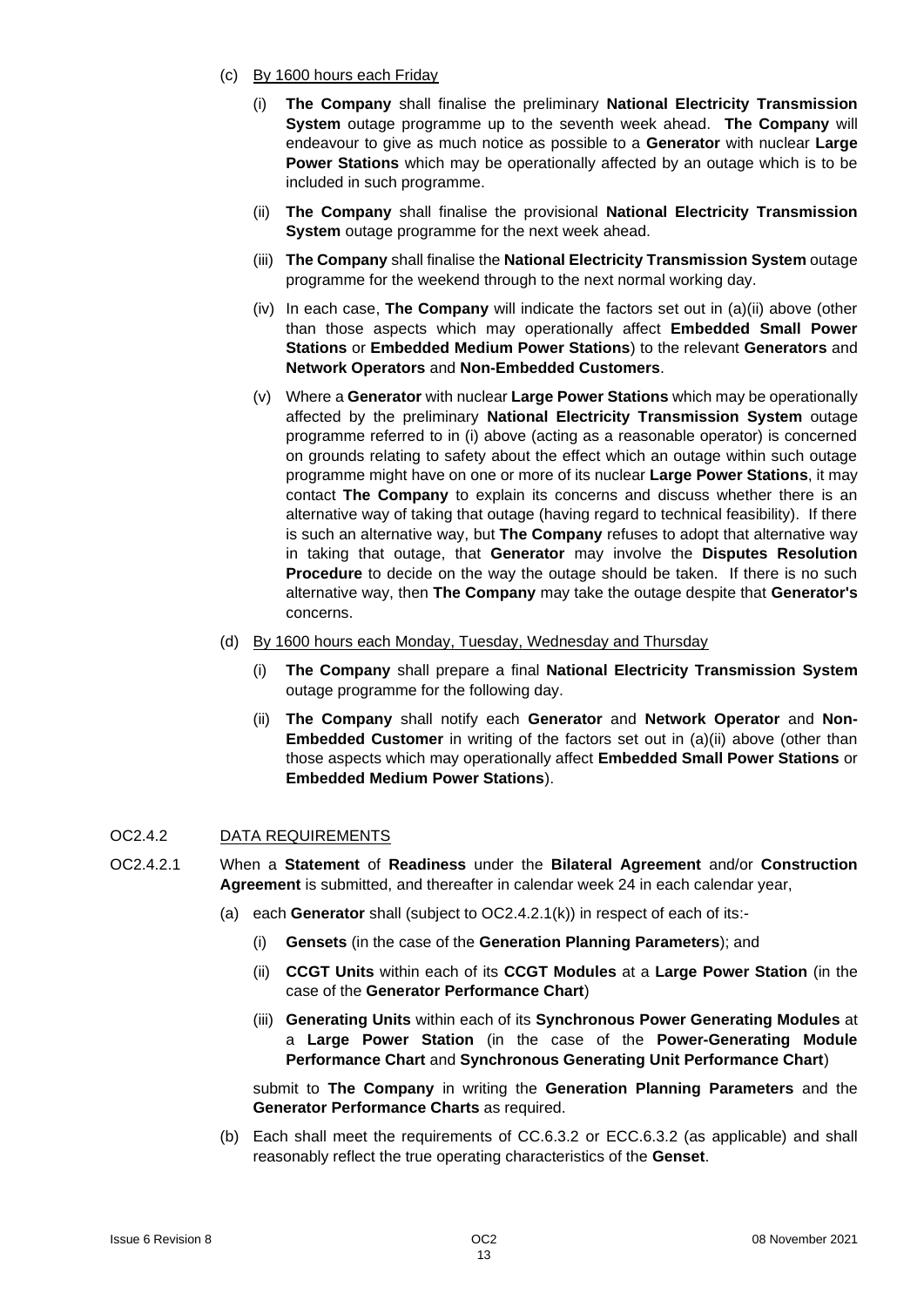- (c) They shall be applied (unless revised under this **OC2** or (in the case of the **Generator Performance Chart** only) **BC1** in relation to **Other Relevant Data**) from the **Completion Date**, in the case of the ones submitted with the **Statement of Readiness**, and in the case of the ones submitted in calendar week 24, from the beginning of week 25 onwards.
- (d) They shall be in the format indicated in Appendix 1 for these charts and as set out in Appendix 2 for the **Generation Planning Parameters**.
- (e) Any changes to the **Generator Performance Chart** or **Generation Planning Parameters** should be notified to **The Company** promptly.
- (f) **Generators** should note that amendments to the composition of the **Power Generating Module**, **CCGT Module** or **Power Park Module** at **Large Power Stations** may only be made in accordance with the principles set out in PC.A.3.2.3 or PC.A.3.2.4 respectively. If in accordance with PC.A.3.2.3 or PC.A.3.2.4 an amendment is made, any consequential changes to the **Generation Planning Parameters** should be notified to **The Company** promptly.
- (g) **The Generator Performance Chart** must be as described below and demonstrate the limitation on reactive capability of the **System** voltage at 3% above nominal. It must also include any limitations on output due to the prime mover (both maximum and minimum), **Generating Unit** step up transformer or **User System**.
	- (i) For a **Synchronous Generating Unit** on a **Generating Unit** specific basis at the **Generating Unit** stator terminals. It must include details of the **Generating Unit**  transformer parameters.
	- (ii) For a **Non-Synchronous Generating Unit** (excluding a **Power Park Unit**) on a **Generating Unit** specific basis at the **Grid Entry Point** (or **User System Entry Point** if **Embedded**).
	- (iii) For a **Power Park Module**, on a **Power Park Module** specific basis at the **Grid Entry Point** (or **User System Entry Point** if **Embedded**).
	- (iv) For a **DC Converter** on a **DC Converter** specific basis at the **Grid Entry Poin**t (or **User System Entry Point** if **Embedded**).
	- (v) For a **Synchronous Generating Unit** within a **Synchronous Power Generating Module**, both the **Power-Generating Module Performance Chart** and **Synchronous Generating Unit Performance Chart** should be provided.
- (h) For each **CCGT Unit**, and any other **Generating Unit** or **Power Park Module** or **Power Generating Module** whose performance varies significantly with ambient temperature, the **Generator Performance Chart** (including the **Power-Generating Module Performance Chart** and **Synchronous Generating Unit Performance Chart** in the case of **Synchronous Power Generating Modules**) shall show curves for at least two values of ambient temperature so that **The Company** can assess the variation in performance over all likely ambient temperatures by a process of linear interpolation or extrapolation. One of these curves shall be for the ambient temperature at which the **Generating Unit**'s output, or **CCGT Module** or **Power-Generating Module** at a **Large Power Station** output or **Power Park Module's** output, as appropriate, equals its **Registered Capacity**.
- (i) The **Generation Planning Parameters** supplied under OC2.4.2.1 shall be used by **The Company** for operational planning purposes only and not in connection with the operation of the **Balancing Mechanism** (subject as otherwise permitted in the **BC**).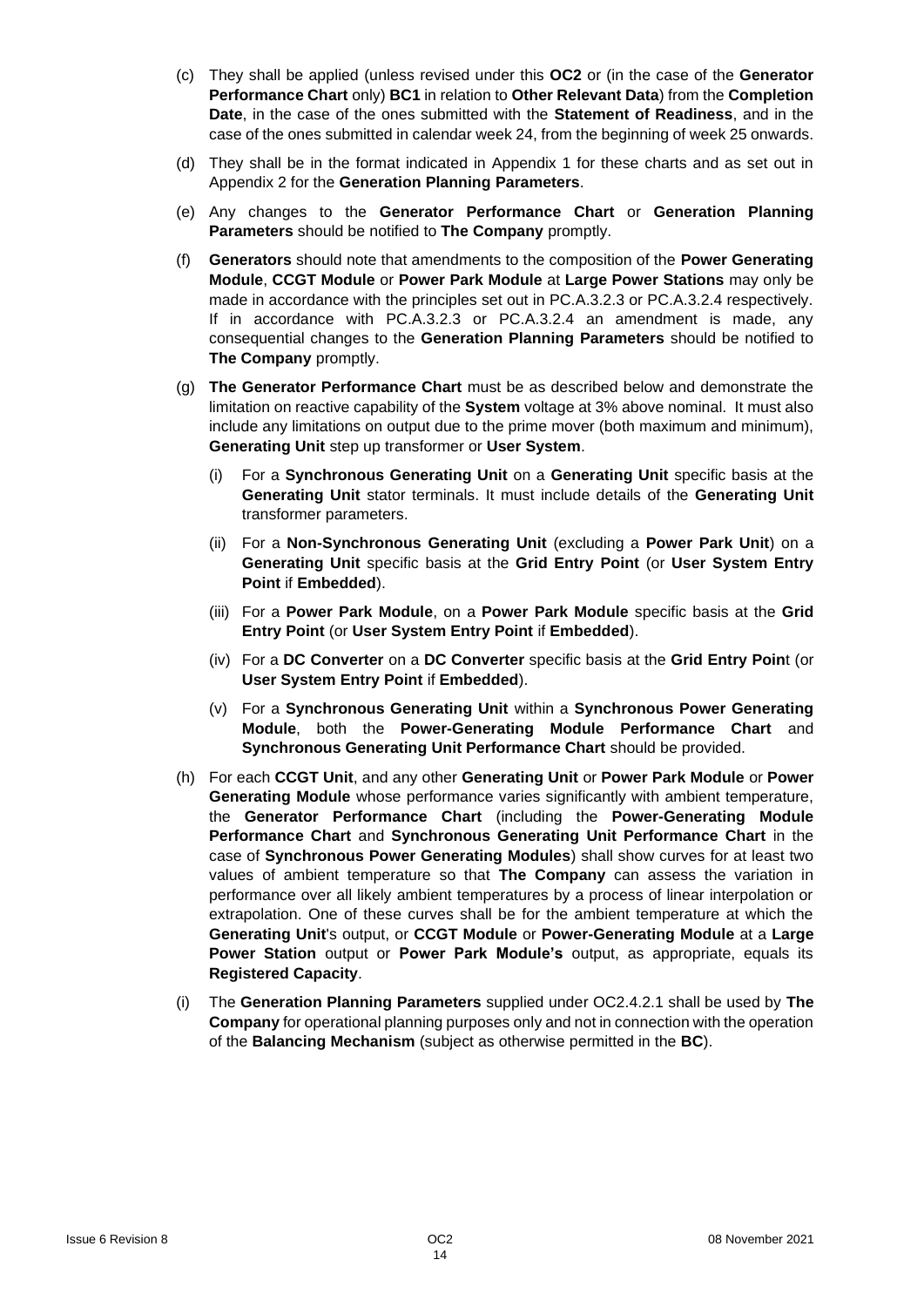(j) Each **Generator** shall in respect of each of its **Synchronous Power Generating Modules** or **CCGT Modules** (including those which are part of a **Synchronous Power Generating Module**) at **Large Power Stations** submit to **The Company** in writing a **CCGT Module Planning Matrix** and/or a **Synchronous Power-Generating Module Planning Matrix**. It shall be prepared on a best estimate basis relating to how it is anticipated the **Synchronous Power-Generating Module** or **CCGT Module** will be running and which shall reasonably reflect the true operating characteristics of the **Power-Generating Module** or **CCGT Module**. It will be applied (unless revised under this OC2) from the **Completion Date**, in the case of the one submitted with the **Statement of Readiness**, and in the case of the one submitted in calendar week 24, from the beginning of week 31 onwards. It must show the combination of **CCGT Units** or **Synchronous Power Generating Units** which would be running in relation to any given MW output, in the format indicated in Appendix 3.

Any changes must be notified to **The Company** promptly. **Generators** should note that amendments to the composition of the **CCGT Module** or **Synchronous Power-Generating Module** at **Large Power Stations** may only be made in accordance with the principles set out in PC.A.3.2.3. If in accordance with PC.A.3.2.3 an amendment is made, an updated **CCGT Module Planning Matrix** or **Synchronous Power-Generating Module Planning Matrix** must be immediately submitted to **The Company** in accordance with this OC2.4.2.1(b).

The **CCGT Module Planning Matrix** or **Synchronous Power-Generating Module Planning Matrix** will be used by **The Company** for operational planning purposes only and not in connection with the operation of the **Balancing Mechanism**.

- (k) Each **Generator** shall in respect of each of its **Cascade Hydro Schemes** also submit the **Generation Planning Parameters** detailed at OC2.A.2.6 to OC2.A.2.10 for each **Cascade Hydro Scheme**. Such parameters need not also be submitted for the individual **Gensets** within such **Cascade Hydro Scheme**.
- (l) Each **Generator** shall in respect of each of its **Power Park Modules** at **Large Power Stations** submit to **The Company** in writing a **Power Park Module Planning Matrix**. It shall be prepared on a best estimate basis relating to how it is anticipated the **Power Park Module** will be running and which shall reasonably reflect the operating characteristics of the **Power Park Module** and the **BM Unit** of which it forms part. It will be applied (unless revised under this **OC2**) from the **Completion Date**, in the case of the one submitted with the **Statement of Readiness**, and in the case of the one submitted in calendar week 24, from the beginning of week 31 onwards. It must show the number of each type of **Power Park Unit** in the **Power Park Module** typically expected to be available to generate and the **BM Unit** of which it forms part, in the format indicated in Appendix 4. The **Power Park Module Planning Matrix** shall be accompanied by a graph showing the variation in MW output with **Intermittent Power Source** (e.g. MW vs wind speed) for the **Power Park Module**. The graph shall indicate the typical value of the **Intermittent Power Source** for the **Power Park Module**.

Any changes must be notified to **The Company** promptly. **Generators** should note that amendments to the composition of the **Power Park Module** at **Large Power Stations**  may only be made in accordance with the principles set out in PC.A.3.2.4. If in accordance with PC.A.3.2.4 an amendment is made, an updated **Power Park Module Planning Matrix** must be immediately submitted to **The Company** in accordance with this OC2.4.2.1(a).

The **Power Park Module Planning Matrix** will be used by **The Company** for operational planning purposes only and not in connection with the operation of the **Balancing Mechanism**.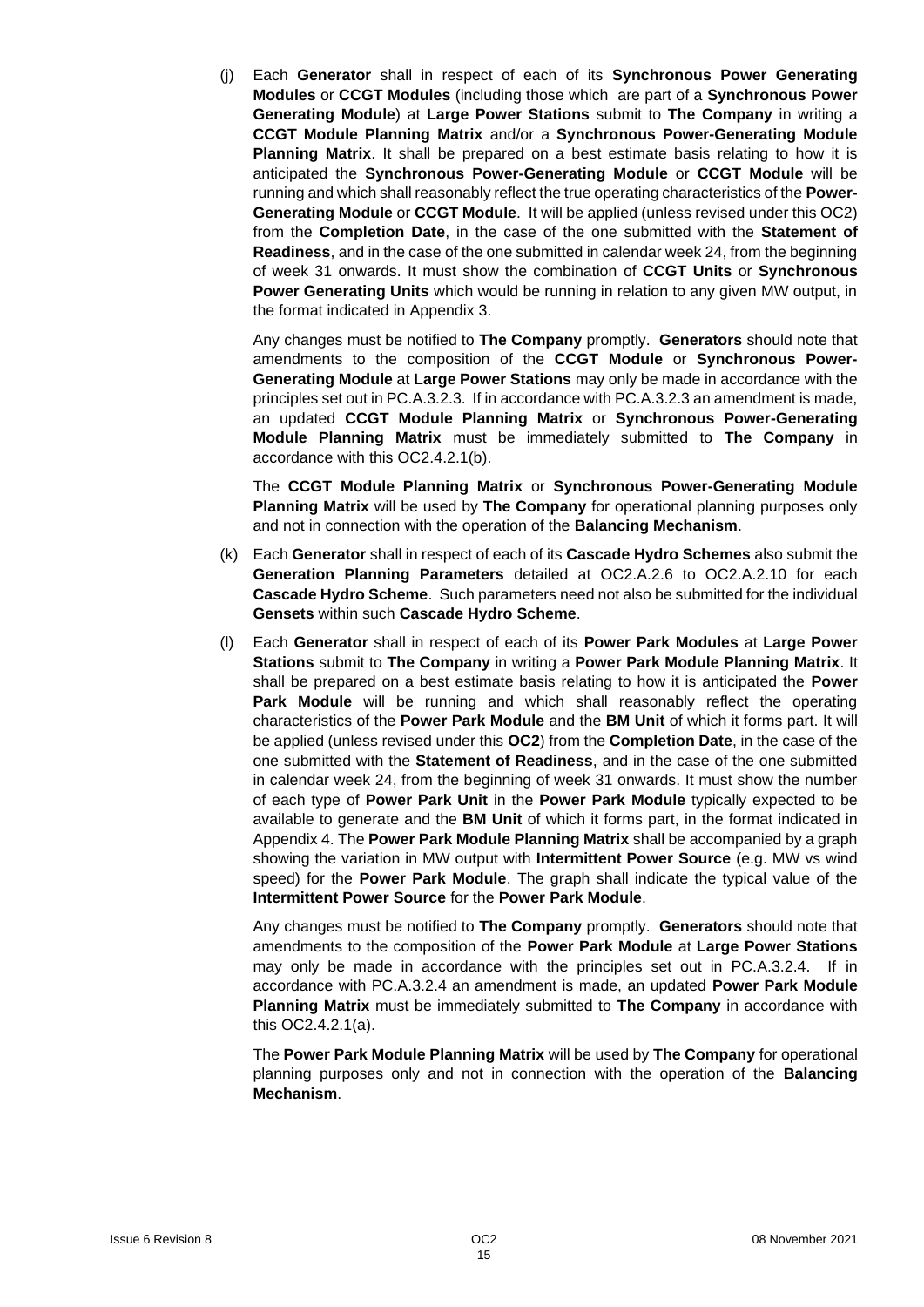- (m) For each **Synchronous Generating Unit** (including **Synchronous Generating Units** within a **Power Generating Module**) where the **Generator** intends to adjust the **Generating Unit** terminal voltage in response to a MVAr output Instruction or a Target Voltage Level instruction in accordance with BC2.A.2.6 the **Generator Performance Chart** including the **Synchronous Generating Unit Performance Chart** shall show curves corresponding to the **Generating Unit** terminal voltage being controlled to its rated value and to its maximum value.
- OC2.4.2.2 Each **Network Operator** shall by 1000 hrs on the day falling seven days before each **Operational Day** inform **The Company** in writing of any changes to the circuit details called for in PC.A.2.2.1 which it is anticipated will apply on that **Operational Day** (under **BC1** revisions can be made to this data).
- OC2.4.2.3 Under **Retained EU Law** (Commission Regulation (EU) 543/2013), **Users** are required to submit certain data to the **Data Publisher** for publication. **The Company** is required to facilitate the collection, verification and processing of data from **Users** for onward transmission to the **Data Publisher**.

Each **Generator** and each **Non-Embedded Customer** connected to or using the **National Electricity Transmission System** shall provide **The Company** with such information as required by and set out in **DRC** Schedule 6 (Users' Outage Data **EU Transparency Availability Data**) in the timescales detailed therein.

### OC2.4.3 NEGATIVE RESERVE ACTIVE POWER MARGINS

- OC2.4.3.1 At a regular time interval, at least once each day (by 1600 hours) and up to every hour **The Company** will, taking into account the **Generation Outage Programme** and forecast of **Output Usable** supplied by each **Generator** and by each **Interconnector Owner** defined in OC2.4.1.2.1 and forecast **Demand** for the minimum **Demand** period, calculate and publish:-
	- (1) the level of the **System NRAPM** each day within the period 2 to 14 days ahead (inclusive) and for each week the level of risk of **System NRAPM** within the 2- 52 week ahead period; and
	- (2) the level of the **Localised NRAPM** (currently for the main constraint between England and Scotland only) for each day within the period 2 to 14 days ahead (inclusive) having taken into account the appropriate limit on transfers to and from the **System Constraint Group** and for each week the level of risk of **Localised NRAPM** within the 2-52 week ahead period.

#### Outages Adjustments

- (a) Under the necessary circumstances **The Company** will then contact **Generators** in respect of their **Large Power Stations** and **Interconnector Owners** to discuss outages as set out in the following paragraphs of this OC2.4.3.1.
- (b) **The Company** will contact all **Generators** and **Interconnector Owners** in the case of low **System NRAPM** and will contact **Generators** in relation to relevant **Large Power Stations** and **Interconnector Owners** in the case of low **Localised NRAPM**. **The Company** will raise with each **Generator** and **Interconnector Owner** the problems it is anticipating due to the low **System NRAPM** or **Localised NRAPM** and will discuss:
	- (1) whether any change is possible to the estimate of **Genset** inflexibility; and
	- (2) whether **Genset** or **External Interconnection** outages can be taken to coincide with the periods of low **System NRAPM** or **Localised NRAPM** (as the case may be).

In relation to **Generators** with nuclear **Large Power Stations** the discussions on outages can include the issue of whether outages can be taken for re-fuelling purposes to coincide with the relevant low **System NRAPM** and/or **Localised NRAPM** periods.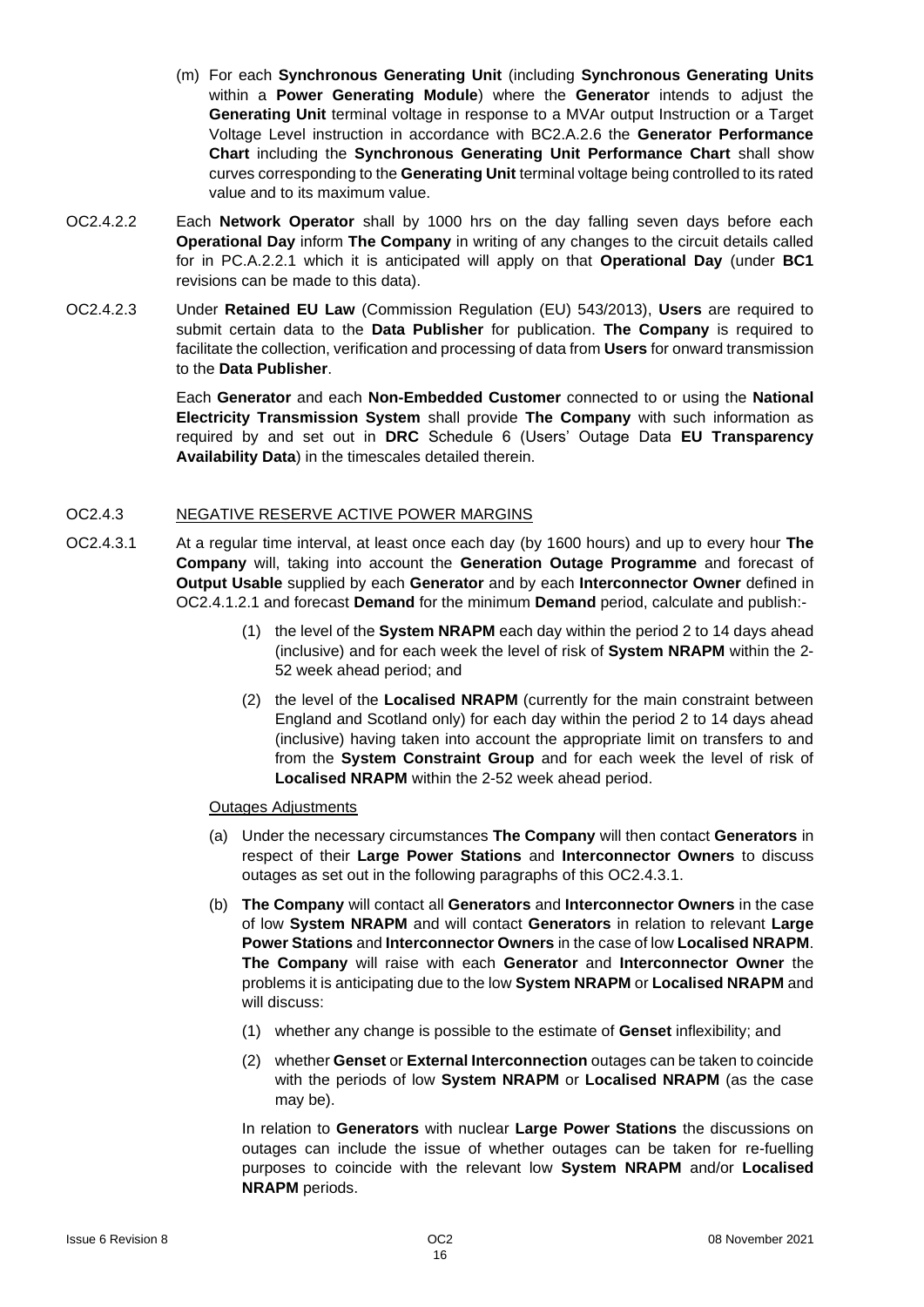- (c) If agreement is reached with a **Generator** or an **Interconnector Owner**, then such **Generator** or **Interconnector Owner** will take such outage, as agreed with **The Company**, and the **Generator** or an **Interconnector Owner** will issue updates to its **Output Usable** via the data provision process defined in OC2.4.1.2.1 and **The Company**  will process the updated data which will then be included in the next published update of the **System NRAPM** and/or **Localised NRAPM.**
- (d) If on the day prior to an **Operational Day**, it is apparent from the **BM Unit Data** submitted by **Users** under **BC1** that **System NRAPM** and/or **Localised NRAPM** (as the case may be) is, in **The Company's** reasonable opinion, too low, then in accordance with the procedures and requirements set out in BC1.5.5 **The Company** may contact **Users** to discuss whether changes to **Physical Notifications** are possible, and if they are, will reflect those in the operational plans for the next following **Operational Day** or will, in accordance with BC2.9.4 instruct **Generators** to **De-Synchronise** a specified **Genset** for such period. In determining which **Genset** to so instruct, **BC2** provides that **The Company** will not (other than as referred to below) consider in such determination (and accordingly shall not instruct to **De-Synchronise**) any **Genset** within an **Existing Gas Cooled Reactor Plant**. **BC2** further provides that:-
	- (i) **The Company** is permitted to instruct to **De-Synchronise** any **Gensets** within an **Existing AGR Plant** if those **Gensets** within an **Existing AGR Plant** have failed to offer to be flexible for the relevant instance at the request of **The Company** provided the request is within the **Existing AGR Plant Flexibility Limit**.
	- (ii) **The Company** will only instruct to **De-Synchronise** any **Gensets** within an **Existing Magnox Reactor Plant** or within an **Existing AGR Plant** (other than under (i) above) if the level of **System NRAPM** (taken together with **System** constraints) and/or **Localised NRAPM** is such that it is not possible to avoid **De-Synchronising** such **Generating Unit** or **Power Generating Module**, and provided the power flow across each **External Interconnection** is either at zero or results in an export of power from the **Total System**. This proviso applies in all cases in the case of **System NRAPM** and in the case of **Localised NRAPM**, only when the power flow would have a relevant effect.

### OC2.4.4 FREQUENCY SENSITIVE OPERATION

### By 1600 hours each Wednesday

- OC2.4.4.1 Using such information as **The Company** shall consider relevant including, if appropriate, forecast **Demand**, any estimates provided by **Generators** of **Genset** inflexibility and anticipated plant mix relating to operation in **Frequency Sensitive Mode**, **The Company** shall determine for the period 2 to 7 weeks ahead (inclusive) whether it is possible that there will be insufficient **Gensets** (other than those **Gensets** within **Existing Gas Cooled Reactor Plant** which are permitted to operate in **Limited Frequency Sensitive Mode** at all times under BC3.5.3) to operate in **Frequency Sensitive Mode** for all or any part of that period.
- OC2.4.4.2 BC3.5.3 explains that **The Company** permits **Existing Gas Cooled Reactor Plant** other than **Frequency Sensitive AGR Units** to operate in a **Limited Frequency Sensitive Mode** at all times.
- OC2.4.4.3 If **The Company** foresees that there will be an insufficiency in **Gensets** operating in a **Frequency Sensitive Mode**, it will contact **Generators** in order to seek to agree (as soon as reasonably practicable) that all or some of the **Gensets** (the MW amount being determined by **The Company** but the **Gensets** involved being determined by the **Generator**) will take outages to coincide with such period as **The Company** shall specify to enable replacement by other **Gensets** which can operate in a **Frequency Sensitive Mode**. If agreement is reached (which unlike the remainder of **OC2** will constitute a binding agreement) then such **Generator** will take such outage as agreed with **The Company**. If agreement is not reached, then the provisions of BC2.9.5 may apply.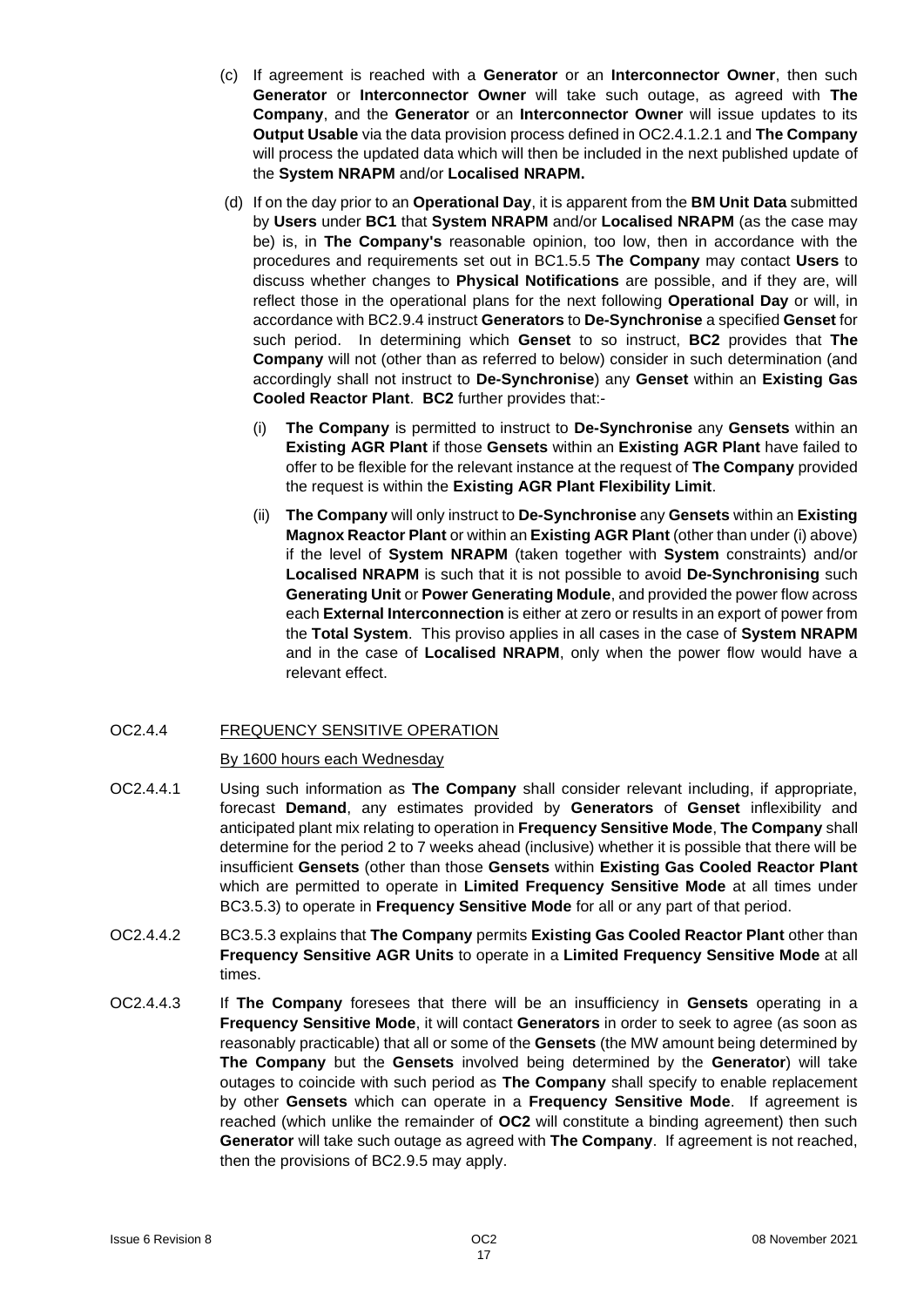OC2.4.5 If in **The Company 's** reasonable opinion it is necessary for both the procedure set out in OC2.4.3 (relating to **System NRAPM** and **Localised NRAPM**) and in OC2.4.4 (relating to operation in **Frequency Sensitive Mode**) to be followed in any given situation, the procedure set out in OC2.4.3 will be followed first, and then the procedure set out in OC2.4.4. For the avoidance of doubt, nothing in this paragraph shall prevent either procedure from being followed separately and independently of the other.

#### OC2.4.6 OPERATING MARGIN DATA REQUIREMENTS

#### OC2.4.6.1 Modifications to relay settings

'Relay settings' in this OC2.4.6.1 refers to the settings of **Low Frequency Relays** in respect of **Gensets** that are available for start from standby by **Low Frequency Relay** initiation with **Fast Start Capability** agreed pursuant to the **Bilateral Agreement**.

#### By 1600 hours each Wednesday

A change in relay settings will be sent by **The Company** no later than 1600 hours on a Wednesday to apply from 1000 hours on the Monday following. The settings allocated to particular **Large Power Stations** may be interchanged between 49.70Hz and 49.60Hz (or such other **System Frequencies** as **The Company** may have specified) provided the overall capacity at each setting and **System** requirements can, in **The Company 's** view, be met.

#### Between 1600 hours each Wednesday and 1200 hours each Friday

If a **Generator** wishes to discuss or interchange settings it should contact **The Company** by 1200 hours on the Friday prior to the Monday on which it would like to institute the changes to seek **The Company 's** agreement. If **The Company** agrees, **The Company** will then send confirmation of the agreed new settings.

#### By 1500 hours each Friday

If any alterations to relay settings have been agreed, then the updated version of the current relay settings will be sent to affected **Users** by 1500 hours on the Friday prior to the Monday on which the changes will take effect. Once accepted, each **Generator** (if that **Large Power Station** is not subject to forced outage or **Planned Outage**) will abide by the terms of its latest relay settings.

In addition, **The Company** will take account of any **Large Power Station** unavailability (as notified under OC2.4.1.2 submissions) in its total **Operating Reserve** policy.

**The Company** may from time to time, for confirmation purposes only, issue the latest version of the current relay settings to each affected **Generator**

### OC2.4.6.2 Operational Planning Margin Requirements (OPMR)

At a regular time interval, at least once each day (by 1600 hours) and up to every hour

**The Company** will provide an indication of the level of **Operating Reserve** to be utilised by **The Company** in connection with the operation of the **Balancing Mechanism** covering a 2- 14 day ahead period (with a daily peak demand resolution) and the 2-52 week resolution (with a weekly resolution focusing on the peak demand of the week). This level shall be purely indicative.

This **Operational Planning Margin** requirements indication will also note the possible level of **High Frequency Response** to be utilised by **The Company** in connection with the operation of the **Balancing Mechanism** in the week beginning with the **Operational Day** commencing during the subsequent Monday, which level shall be purely indicative.

### OC2.4.7 In the event that: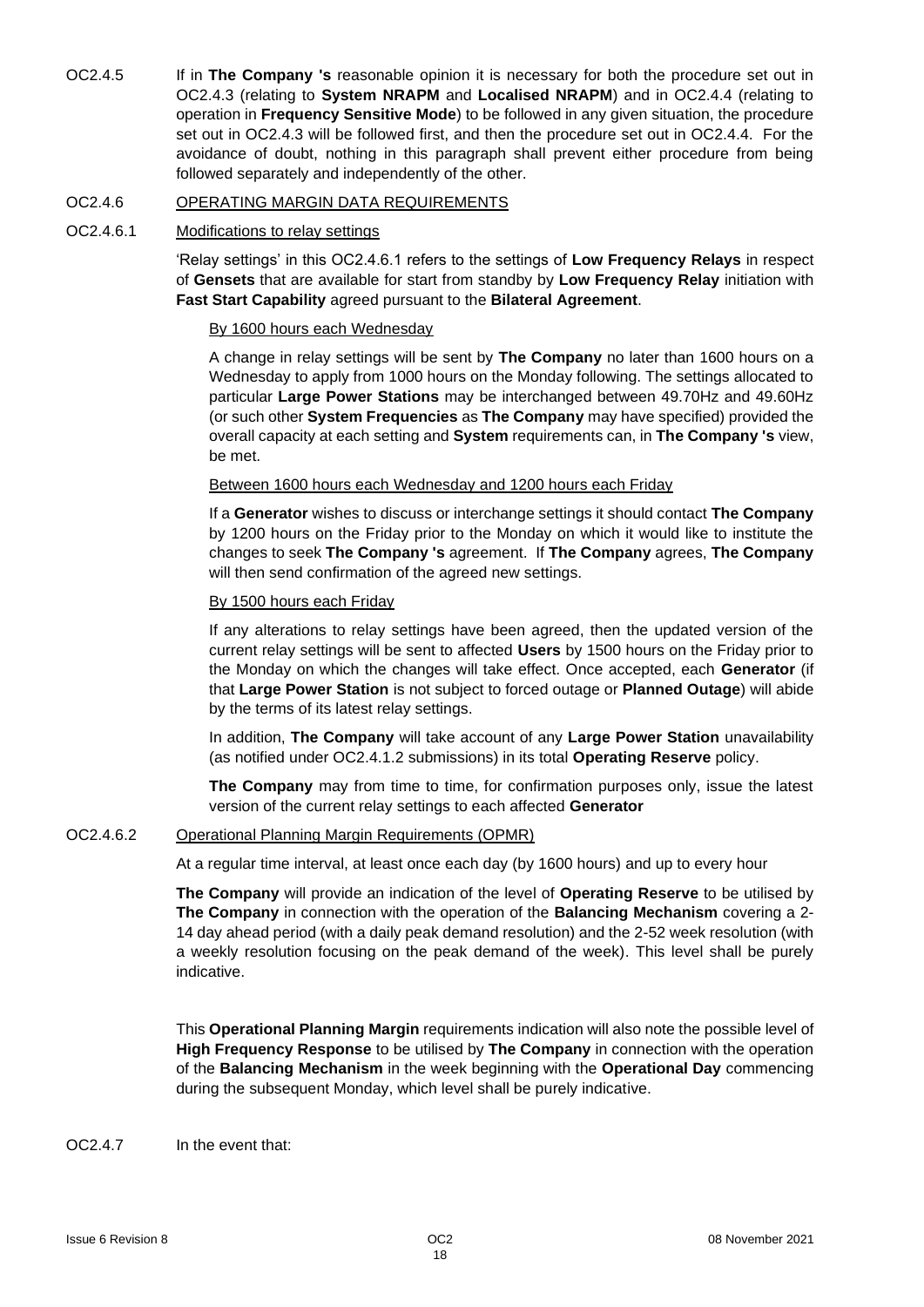- a) a **Non-Embedded Customer** experiences the planned unavailability of its **Apparatus**  resulting in the reduction of Demand of 100MW or more, or a change to the planned unavailability of its **Apparatus** resulting in a change in Demand of 100MW or more, for one Settlement Period or longer; or
- b) a **Non-Embedded Customer** experiences a change in the actual availability of its **Apparatus** resulting in a change in Demand of 100MW or greater; or
- c) a **Generator** experiences a planned unavailability of a **Generating Unit** and/or **Power-Generating Module** resulting in a change of 100MW or more in the **Output Usable** of that **Generating Unit** and/or **Power-Generating Module** below its previously notified availability, which is expected to last one **Settlement Period o**r longer and up to three years ahead; or
- d) a **Generator** experiences a change of 100MW or more in the Maximum Export Limit of a **Generating Unit** which is expected to last one **Settlement Period** or longer; or
- e) a **Generator** experiences a planned unavailability resulting in a change of 100MW or more in its aggregated **Output Usable** below its previously notified availability for a **Power Station** with a **Registered Capacity** of 200MW or more and which is expected to last one **Settlement Period** or longer and up to three years ahead, save where data has been provided pursuant to OC.2.4.7(c) above; or
- f) a **Generator** experiences a change of 100MW or more in the aggregated Maximum Export Limit of a **Power Station** with a **Registered Capacity** of 200MW or more, which is expected to last one **Settlement Period** or longer, save where data has been provided pursuant to OC.2.4.7(d) above;

such **Non-Embedded Customer** or **Generator** shall provide **The Company** with the **EU Transparency Availability Data** in accordance with **DRC** Schedule 6 (Users' Outage Data) using **MODIS** and, with reference to points OC2.4.7(a) to (f), **Retained EU Law** (Commission Regulation (EU) 543/2013) articles 7.1(a), 7.1(b), 15.1(a), 15.1(b), 15.1(c) and 15.1(d).

OC2.4.8 **The Company** will for each day publish the actual largest secured loss of generation (i.e. the loss of generation against which, as a requirement of the Licence Standards, the **National Electricity Transmission System** must be secured) or loss of import from **External Interconnections** for each settlement period on **The Company's** website.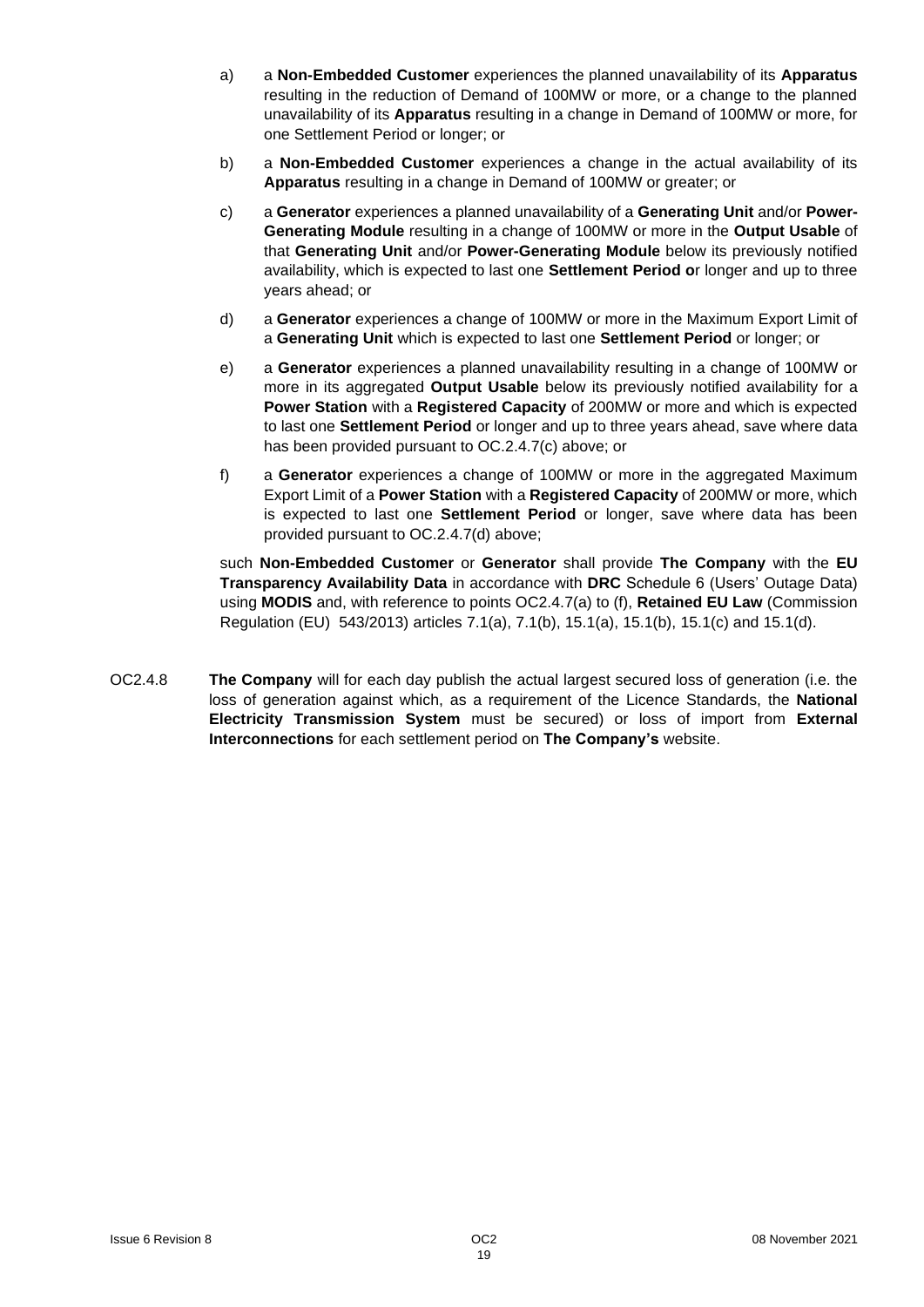# **APPENDIX 1 - PERFORMANCE CHART EXAMPLES**



| <b>KEY</b>                              |                |            |                                 | <b>LEADING</b> |                            |                       |                                                                                                        |     |             |               |     |               |                      | LAGGING        |
|-----------------------------------------|----------------|------------|---------------------------------|----------------|----------------------------|-----------------------|--------------------------------------------------------------------------------------------------------|-----|-------------|---------------|-----|---------------|----------------------|----------------|
| A) Practical Stability Limit            |                |            |                                 |                |                            |                       | $\rm 600^{MW}$                                                                                         |     |             |               |     |               |                      |                |
| B) Rated Excitation Limit               |                |            |                                 |                |                            |                       |                                                                                                        |     |             |               |     |               |                      |                |
| C) Restricted Excitation Limit          |                |            |                                 |                |                            |                       |                                                                                                        |     |             |               |     |               |                      |                |
| D) Generator or Transformer MVA Limit   |                |            |                                 |                |                            |                       |                                                                                                        |     |             |               |     |               |                      |                |
| E) Tap Limit (High Turns Ratio) - tap 1 |                |            |                                 |                |                            |                       |                                                                                                        |     |             |               |     |               |                      |                |
| F) Tap Limit (Low Turns Ratio)          |                |            |                                 |                |                            | ٠                     |                                                                                                        |     |             |               |     |               |                      |                |
| G) Operating Envelope                   |                |            |                                 |                |                            |                       | 600                                                                                                    |     |             |               |     |               |                      |                |
| H) High Temperature Output              |                |            |                                 |                |                            |                       |                                                                                                        |     |             |               |     |               |                      |                |
| I) HV 0.92př lead                       |                |            |                                 |                |                            |                       |                                                                                                        |     |             |               |     |               |                      |                |
| J) HV 0.92pf lag                        |                |            |                                 |                |                            |                       |                                                                                                        |     |             |               |     |               |                      |                |
| <b>GENERATOR</b>                        |                |            |                                 |                |                            |                       | 4DC                                                                                                    |     |             |               |     |               |                      |                |
| <b>MW</b>                               | 460            | k٧         | 21.0                            |                |                            |                       |                                                                                                        |     |             |               |     |               |                      |                |
| <b>MVA</b>                              | 520            | Xd         | 2.03                            |                |                            |                       |                                                                                                        |     |             |               |     |               |                      |                |
| <b>ROTOR CURRENT</b>                    | 4551           | <b>SCR</b> | 0.5185                          |                |                            |                       |                                                                                                        |     |             |               |     |               |                      |                |
| COOLING                                 | H <sub>2</sub> |            |                                 |                |                            |                       |                                                                                                        |     |             |               |     |               |                      |                |
| <b>TRANSFORMER</b>                      |                |            |                                 |                |                            |                       | 300                                                                                                    |     |             |               |     |               |                      |                |
| <b>MVA</b>                              |                |            | 515                             |                |                            |                       |                                                                                                        |     |             |               |     |               |                      |                |
| Xt (Nominal)                            |                |            | 0.15                            |                |                            |                       |                                                                                                        |     |             |               |     |               |                      |                |
| Xt (Low Tums Ratio)                     |                |            | 0.14                            |                |                            |                       |                                                                                                        |     |             |               |     |               |                      |                |
| Xt (High Tums Ratio)                    |                |            | 0.16                            |                |                            |                       |                                                                                                        |     |             |               |     |               |                      |                |
| <b>Tap Range</b>                        | $-15.0%$       | to         | 15.0%                           |                |                            |                       |                                                                                                        |     |             |               |     |               |                      |                |
| <b>UNIT TRANSFORMER</b>                 |                |            |                                 |                |                            |                       |                                                                                                        |     |             |               |     |               |                      |                |
| MW Load                                 |                |            | 7.5                             |                |                            |                       |                                                                                                        |     |             |               |     |               |                      |                |
| <b>MVAr Load</b>                        |                |            | 5.0                             |                |                            |                       |                                                                                                        |     |             |               |     |               |                      |                |
| <b>SYSTEM VOLTAGE</b>                   |                |            |                                 |                |                            |                       |                                                                                                        |     |             |               |     |               |                      |                |
|                                         | 400 kV Nominal |            |                                 |                |                            |                       | 400                                                                                                    |     |             |               |     |               |                      |                |
|                                         | 420 KV High    |            |                                 |                |                            |                       |                                                                                                        |     |             |               |     |               |                      |                |
|                                         |                |            |                                 |                |                            |                       |                                                                                                        |     |             |               |     |               |                      |                |
|                                         | MW             | Lead MVAr  | Lag MVAr                        |                |                            |                       |                                                                                                        |     |             |               |     |               |                      |                |
| Max Capacity (LV)                       | 460            | $-151$     | 242                             |                |                            |                       |                                                                                                        |     |             |               |     |               |                      |                |
| Min Regulating Level (LV)               | 200            | $-185$     | 365                             | $-300$         | $-200$                     | $-100$                |                                                                                                        | o   | 100         | 200           | 300 | 400           | 500                  | 600            |
|                                         |                |            |                                 |                |                            |                       |                                                                                                        |     | <b>MVAr</b> |               |     |               |                      |                |
|                                         |                |            | Temp <sup>*</sup> C Output (MW) |                | A (auto)                   | $---A$ (man)          |                                                                                                        | A   | $- - c$     | $- \cdot - n$ |     | E (high KV)   |                      | $-E$ (rom kV)  |
| <b>High Temperature</b>                 |                | 30         | 400                             |                |                            |                       |                                                                                                        |     |             |               |     |               |                      |                |
|                                         |                |            |                                 |                | $-\cdot -\cdot$ F (nom kV) | $-\cdots$ F (high KV) |                                                                                                        | — G | $\cdot -$ H | $- \cdot -$   |     | —             |                      |                |
| Comments                                |                |            |                                 |                |                            |                       |                                                                                                        |     |             |               |     | Power Station |                      | Unit           |
|                                         |                |            |                                 |                |                            |                       | Tap limit should take into account operation at 1.05pu Terminal Voltage AS PER ECC 6.3.8.3 as required |     |             |               |     |               | <b>Windmill Hill</b> | U <sub>1</sub> |
|                                         |                |            |                                 |                |                            |                       |                                                                                                        |     |             |               |     |               | Revision:            | Draft          |
| Drawn by                                |                |            |                                 |                |                            |                       |                                                                                                        |     |             |               |     | Date          |                      | 11/01/2018     |
|                                         |                |            |                                 |                |                            |                       |                                                                                                        |     |             |               |     |               |                      |                |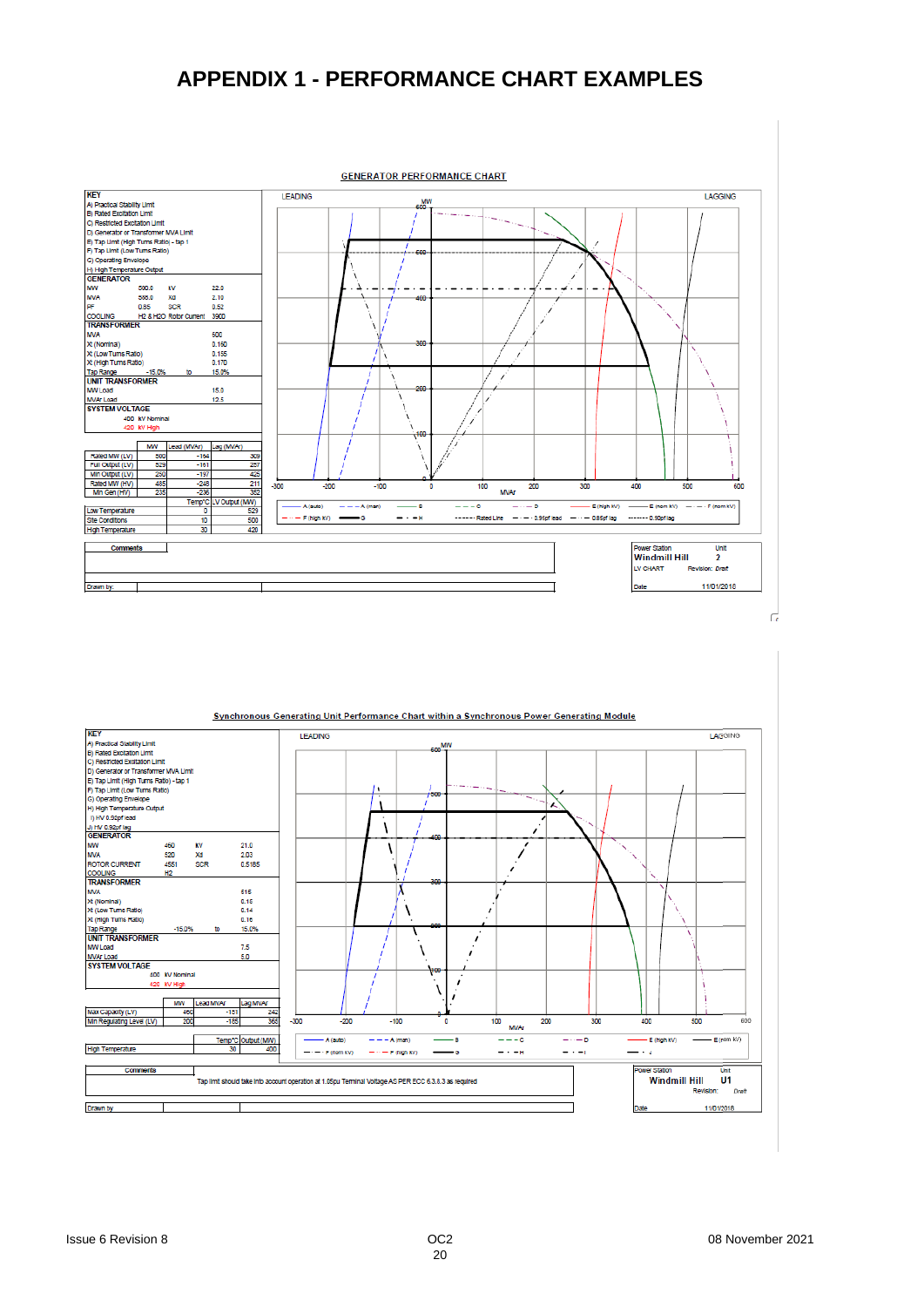

Synchronous Generating Unit Performance Chart within a Synchronous Power Generating Module **KEY** LAGGING LEADING KEY<br>A) Practical Stability Limit<br>B) Rated Excitation Limit<br>C) Restricted Excitation Limit C) Restricted Excitation Limit<br>D) Generator or Transformer MVA Limit<br>E) Tap Limit (High Turns Ratio) - tap 1<br>F) Tap Limit (Low Turns Ratio)<br>G) Operating Envelope<br>H) Hry D 32pr/lead<br>h HAJ n operlane **(E)**-12  $\overline{1}$ j. J) HV 0.92pr lag<br>GENERATOR MW<br>MVA 460 kV  $21.0$  $\lambda$  $\overline{ }$ 520<br>4551 Xd<br>SCR  $2.03$ ROTOR CURRENT 0.5185  $\overline{a}$  $H2$ COOLING<br>TRANSFORMER **INANSPORMER**<br>MVA<br>Xt (Nominal)<br>Xt (Low Turns Ratio)<br>Xt (High Turns Ratio) 515<br>0.15<br>0.14 IX  $\lambda$  $\lambda$  $0.16$ Tap Range<br>UNIT TRANSFORMER  $-15.05$ 15.0% UNIT TRANSFORME<br>MW Load<br>SYSTEM VOLTAGE  $7.5$ ١ 5.0 L<br>400 KV Nominal  $\overline{ }$ 420 kV High ١ ï MW Lead MVAr Lag MVAr Max Capacity (LV)<br>Min Regulating Level (LV)  $\frac{1}{200}$  $-185$ 365  $-300$  $\overline{200}$  $-100$  $\frac{1}{100}$ 200  $\frac{1}{300}$ 400  $500$  $\overline{500}$ ö **MVAr** - E (rom KV) A (auto) -<br>A (man)  $-\epsilon$  $-$ - E (high KV) Temp<sup>+</sup>C Output (MW)<br>30 400 **High Temperature**  $-\cdot-\cdot$  F (nom kV)  $-\cdots -\in$  (high KV)  $\overline{\phantom{a}}$  $-a$  $+$  $-\cdot$ Comments er Station Unit<br>Windmill Hill U1 Tap limit should take into account operation at 1.05pu Terminal Voltage AS PER ECC 6.3.8.3 as required Revision: Draft Drawn by ⊤ 11/01/2018 ℸ Date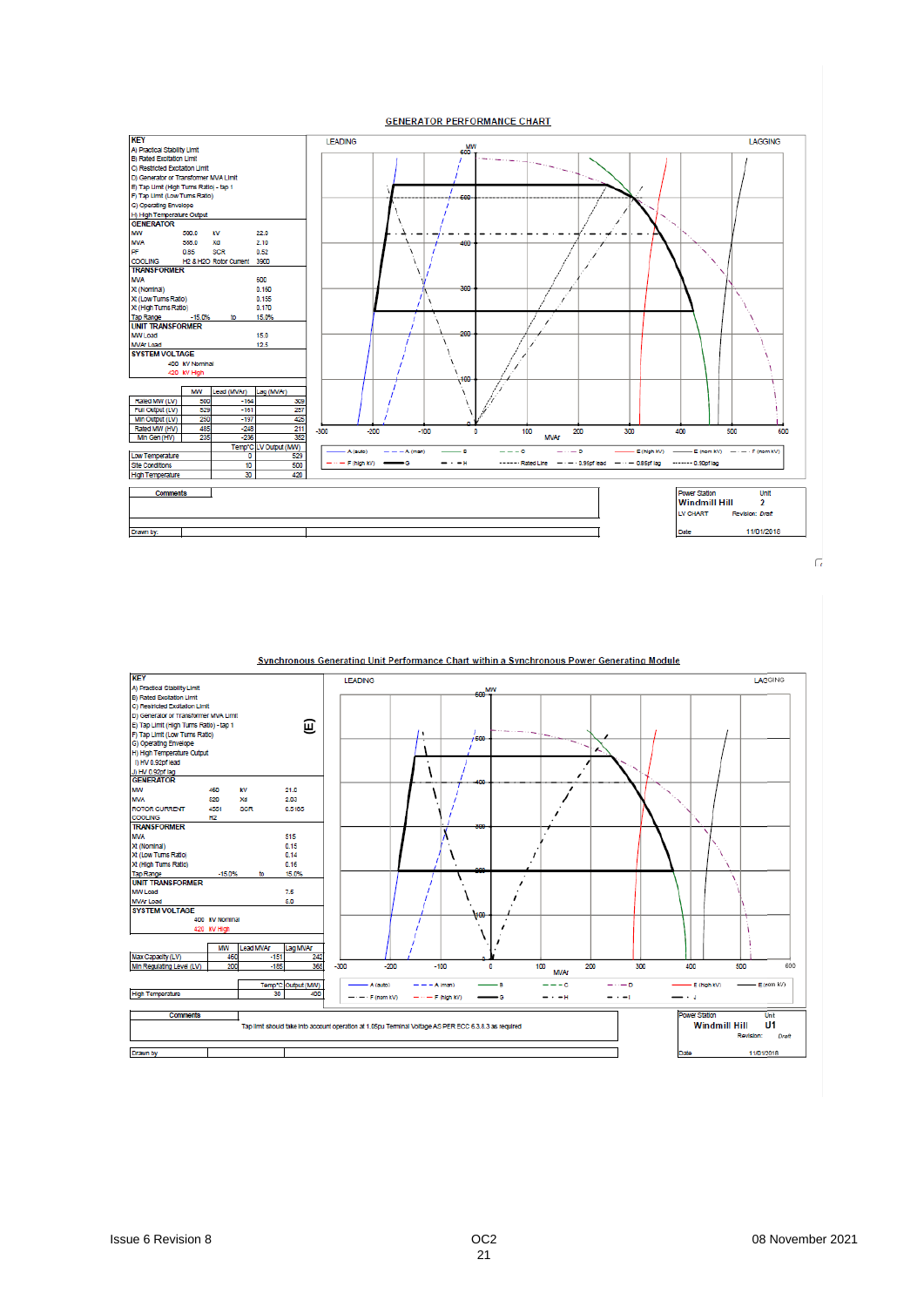## POWER PARK MODULE PERFORMANCE CHART AT THE CONNECTION POINT OR USER'S SYSTEM ENTRY POINT



LEADING LAGGING

| Point A is equivalent (in MVAr) to: | 0.95 leading Power Factor at Rated MW output               |
|-------------------------------------|------------------------------------------------------------|
| Point B is equivalent (in MVAr) to: | 0.95 lagging Power Factor at Rated MW output               |
| Point C is equivalent (in MVAr) to: | -5% of <b>Rated MW</b> output                              |
| Point D is equivalent (in MVAr) to: | +5% of <b>Rated MW</b> output                              |
| Point E is equivalent (in MVAr) to: | -12% of Rated MW output                                    |
| Line F is equivalent (in MVAr) to:  | Leading Power Factor Reactive Despatch Network Restriction |
| Line G is equivalent (in MVAr) to:  | Lagging Power Factor Reactive Despatch Network Restriction |
|                                     |                                                            |



Where a **Reactive Despatch Network Restriction** is in place which requires following of local voltage conditions, alternatively to Line F and G, please check this box.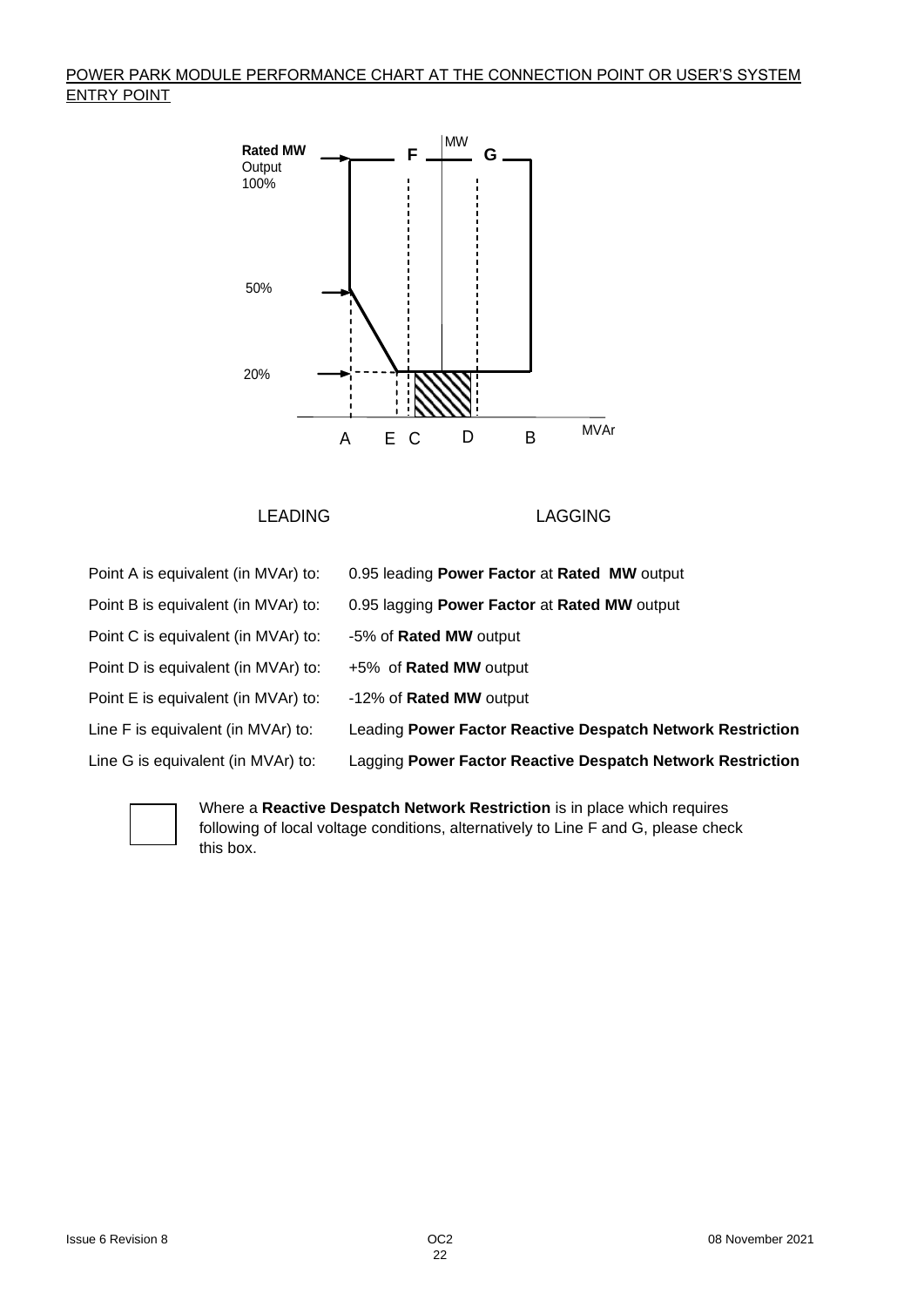# **APPENDIX 2 - GENERATION PLANNING PARAMETERS**

### OC2.A.2 Generation Planning Parameters

The following parameters are required in respect of each **Genset**.

OC2.A.2.1 Regime Unavailability

Where applicable the following information must be recorded for each **Genset**.

Earliest synchronising time:

**Monday** 

Tuesday to Friday

Saturday to Sunday

Latest de-synchronising time:

Monday to Thursday

Friday

Saturday to Sunday

### OC2.A.2.2 Synchronising Intervals

- (a) The synchronising interval between **Gensets** in a **Synchronising Group** assuming all **Gensets** have been **Shutdown** for 48 hours;
- (b) The **Synchronising Group** within the **Power Station** to which each **Genset** should be allocated.

### OC2.A.2.3 De-Synchronising Interval

A fixed value **De-Synchronising** interval between **Gensets** within a **Synchronising Group**.

OC2.A.2.4 Synchronising Generation

The amount of MW produced at the moment of **Synchronising** assuming the **Genset** has been **Shutdown** for 48 hours.

### OC2.A.2.5 Minimum Non-zero time (MNZT)

The minimum period on-load between **Synchronising** and **De-Synchronising** assuming the **Genset** has been **Shutdown** for 48 hours.

## OC2.A.2.6 Run-Up rates

A run-up characteristic consisting of up to three stages from **Synchronising Generation** to **Output Usable** with up to two intervening break points assuming the **Genset** has been **Shutdown** for 48 hours.

### OC2.A.2.7 Run-down rates

A run down characteristic consisting of up to three stages from **Output Usable** to **De-Synchronising** with breakpoints at up to two intermediate load levels.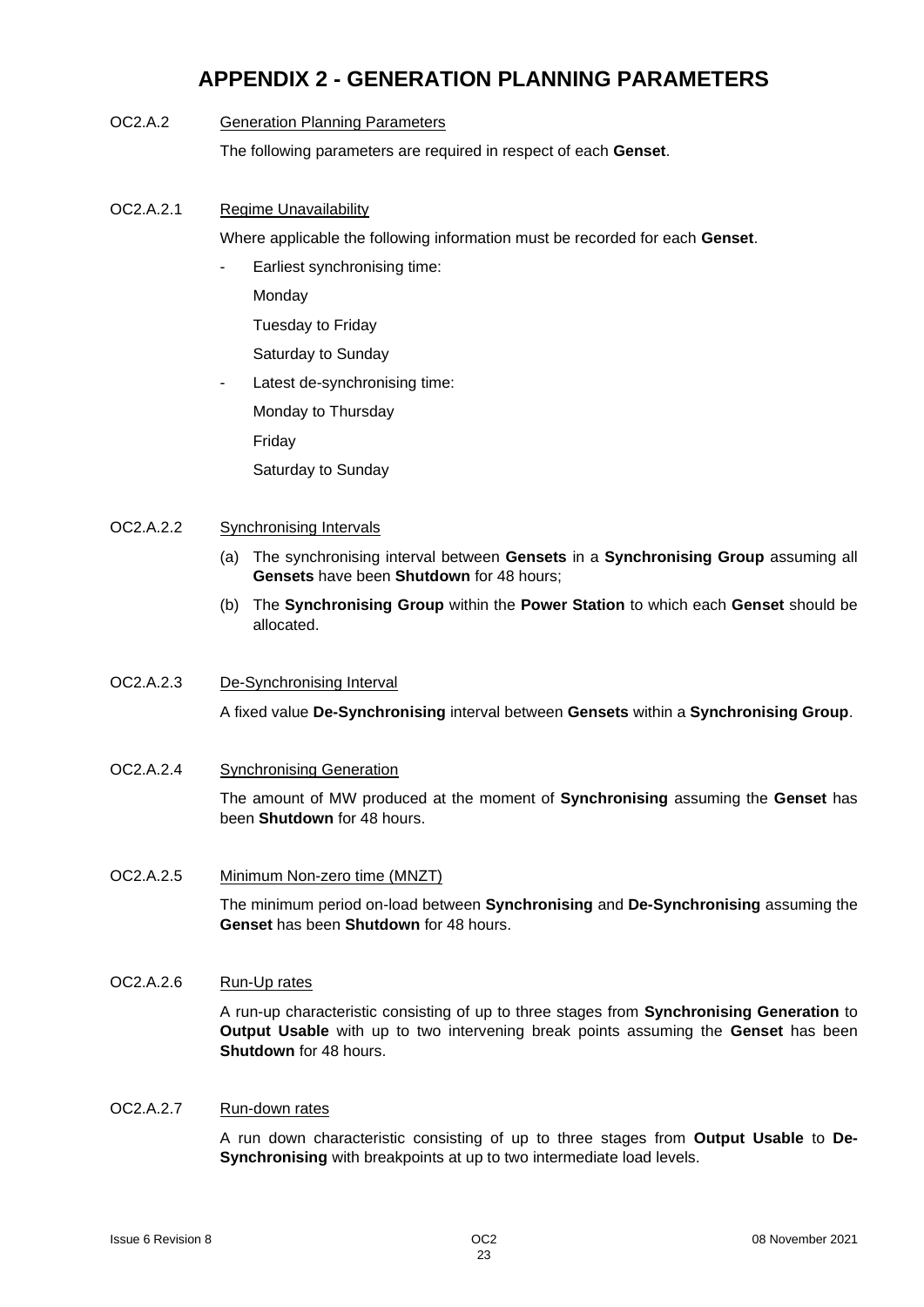OC2.A.2.8 Notice to Deviate from Zero (NDZ)

The period of time normally required to **Synchronise** a **Genset** following instruction from **The Company** assuming the **Genset** has been **Shutdown** for 48 hours.

- OC2.A.2.9 Minimum Zero time (MZT) The minimum interval between **De-Synchronising** and **Synchronising** a **Genset**.
- OC2.A.2.10 Not used.
- OC2.A.2.11 Gas Turbine Units loading parameters
	- Loading rate for fast starting
	- Loading rate for slow starting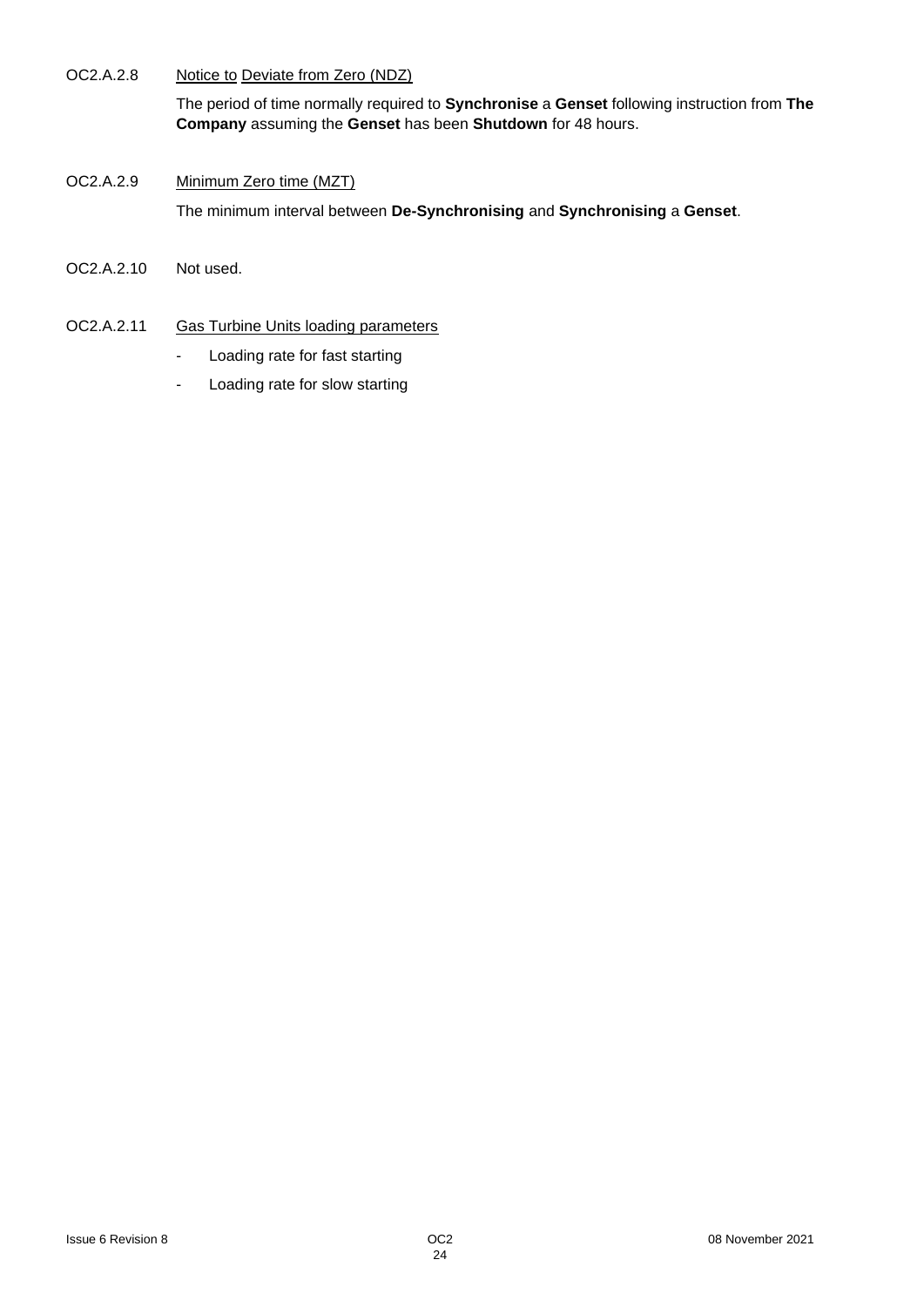# **APPENDIX 3 - CCGT MODULE PLANNING MATRIX**

| <b>CCGT MODULE</b>   | <b>CCGT GENERATING UNITS AVAILABLE</b> |            |            |                  |           |           |                  |                              |                  |  |
|----------------------|----------------------------------------|------------|------------|------------------|-----------|-----------|------------------|------------------------------|------------------|--|
|                      | 1st<br>GT                              | 2nd<br>GT  | 3rd<br>GT  | 4th<br><b>GT</b> | 5th<br>GT | 6th<br>GT | 1st<br><b>ST</b> | 2 <sub>nd</sub><br><b>ST</b> | 3rd<br><b>ST</b> |  |
| <b>OUTPUT USABLE</b> | <b>OUTPUT USABLE</b>                   |            |            |                  |           |           |                  |                              |                  |  |
|                      | 150                                    | 150        | 150        |                  |           |           | 100              |                              |                  |  |
| <b>MW</b>            |                                        |            |            |                  |           |           |                  |                              |                  |  |
| 0MW to 150MW         | $\sqrt{2}$                             |            |            |                  |           |           |                  |                              |                  |  |
| 151MW to 250MW       | $\prime$                               |            |            |                  |           |           | 1                |                              |                  |  |
| 251MW to 300MW       | 1                                      | $\prime$   |            |                  |           |           |                  |                              |                  |  |
| 301MW to 400MW       | $\sqrt{2}$                             | $\sqrt{2}$ |            |                  |           |           | /                |                              |                  |  |
| 401MW to 450MW       | $\sqrt{2}$                             | $\prime$   | $\sqrt{2}$ |                  |           |           |                  |                              |                  |  |
| 451MW to 550MW       |                                        |            |            |                  |           |           |                  |                              |                  |  |

## CCGT Module Planning Matrix Example Form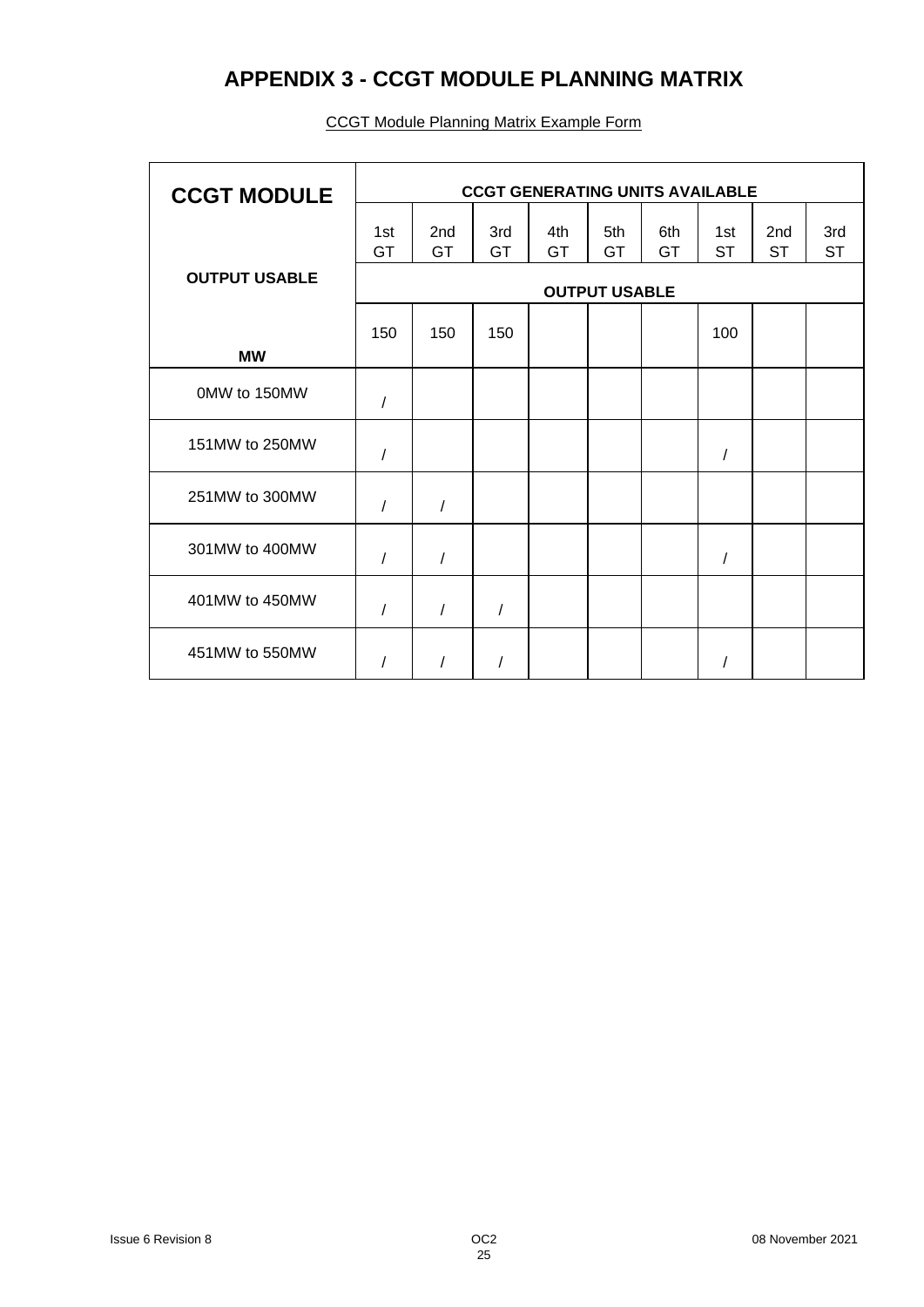# **APPENDIX 4 - POWER PARK MODULE PLANNING MATRIX**

| <b>BM Unit Name</b>                          |                         |        |                         |        |  |  |  |  |  |  |
|----------------------------------------------|-------------------------|--------|-------------------------|--------|--|--|--|--|--|--|
| <b>Power Park Module [unique identifier]</b> |                         |        |                         |        |  |  |  |  |  |  |
| <b>POWER PARK</b>                            | <b>POWER PARK UNITS</b> |        |                         |        |  |  |  |  |  |  |
| <b>UNIT AVAILABILITY</b>                     | Type A                  | Type B | Type C                  | Type D |  |  |  |  |  |  |
| Description                                  |                         |        |                         |        |  |  |  |  |  |  |
| (Make/Model)                                 |                         |        |                         |        |  |  |  |  |  |  |
| Number of units                              |                         |        |                         |        |  |  |  |  |  |  |
| Power Park Module [unique identifier]        |                         |        |                         |        |  |  |  |  |  |  |
| <b>POWER PARK</b>                            |                         |        | <b>POWER PARK UNITS</b> |        |  |  |  |  |  |  |
| <b>UNIT AVAILABILITY</b>                     | Type A                  | Type B | Type C                  | Type D |  |  |  |  |  |  |
| Description                                  |                         |        |                         |        |  |  |  |  |  |  |
| (Make/Model)                                 |                         |        |                         |        |  |  |  |  |  |  |
| Number of units                              |                         |        |                         |        |  |  |  |  |  |  |

Power Park Module Planning Matrix Example Form

The **Power Park Module Planning Matrix** may have as many columns as are required to provide information on the different make and model for each type of **Power Park Unit** in a **Power Park Module** and as many rows as are required to provide information on the **Power Park Modules** within each **BM Unit**. The description is required to assist identification of the **Power Park Units** within the **Power Park Module** and correlation with data provided under the **Planning Code**.